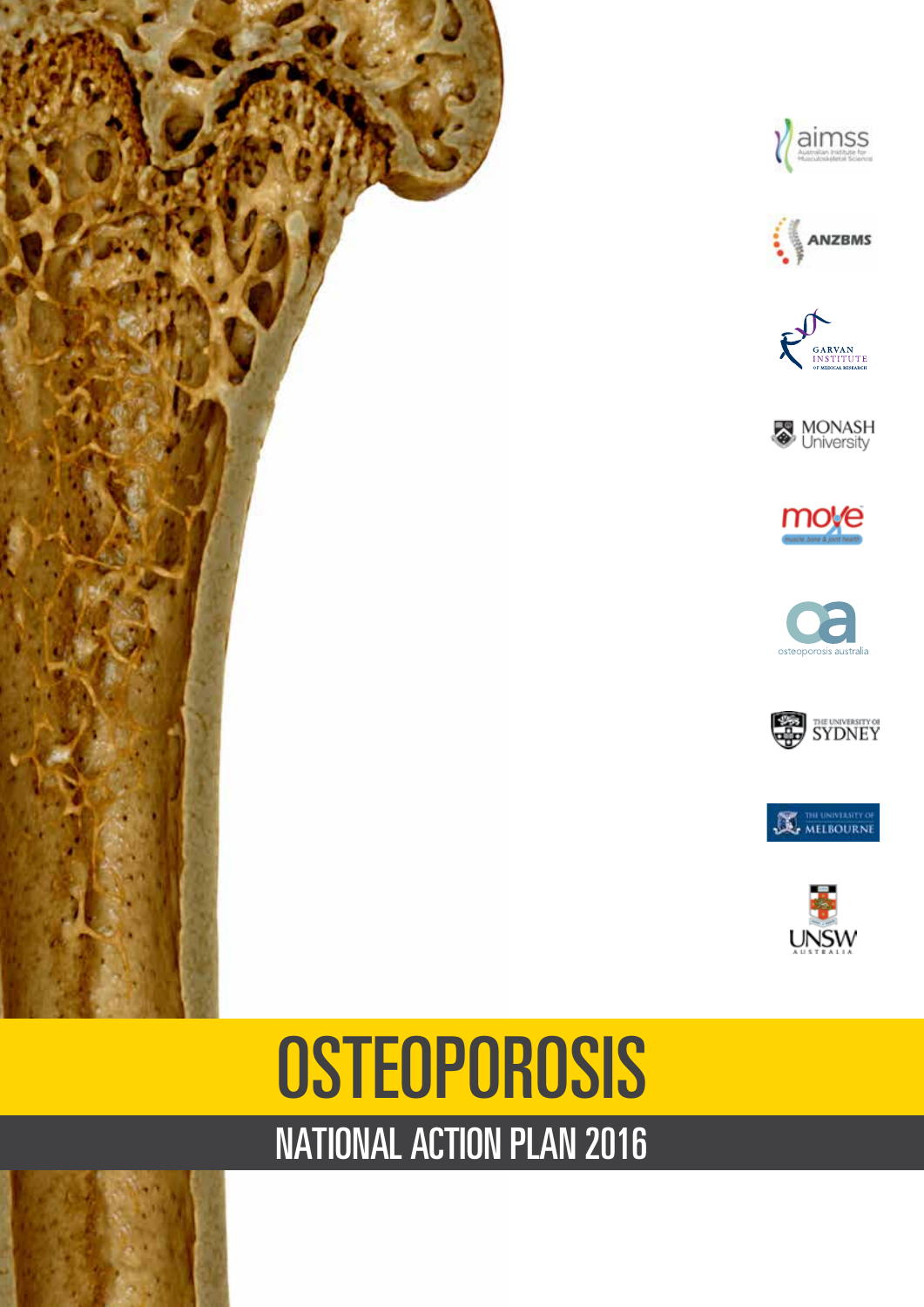### OSTEOPOROSIS NATIONAL ACTION PLAN 2016

#### **Osteoporosis National Action Plan Working Group**

#### **Professor Peter Croucher**

Chair Osteoporosis National Action Plan Working Group Garvan Institute of Medical Research

#### **Professor Gustavo Duque**

University of Melbourne Australian and New Zealand Bone and Mineral Society Australian Institute for Musculoskeletal Science

#### **Professor Peter R Ebeling AO**

Monash University Medical Director, Osteoporosis Australia Board, International Osteoporosis Foundation

#### **Professor John Eisman AO**

UNSW Australia Garvan Institute of Medical Research St Vincent's Hospital University of Notre Dame

**Mr Andrew Giles** CEO Garvan Research Foundation

#### **Mr Greg Lyubomirsky**

CEO Osteoporosis Australia

**Ms Linda Martin** CEO MOVE muscle, bone & joint health

#### **Professor Markus Seibel**

University of Sydney

This work is copyright. You may distribute, remix and build upon this work subject to inclusion of an acknowledgement of the source.

#### **Disclaimer:**

While the Osteoporosis National Action Plan Working Group endeavours to provide reliable data and analysis and believes the material it presents is accurate, it will not be liable for any party acting on such information.

#### **Suggested Citation:**

Osteoporosis National Action Plan Working Group, *Osteoporosis National Action Plan 2016,* Sydney, 2016.

**Enabled by:** Garvan Research Foundation **Prepared by: Blanche Hampton Design and printing:** North Design & Branding

For comments or copies, please contact Andrew Giles, Garvan Research Foundation, +61 2 9295 8123.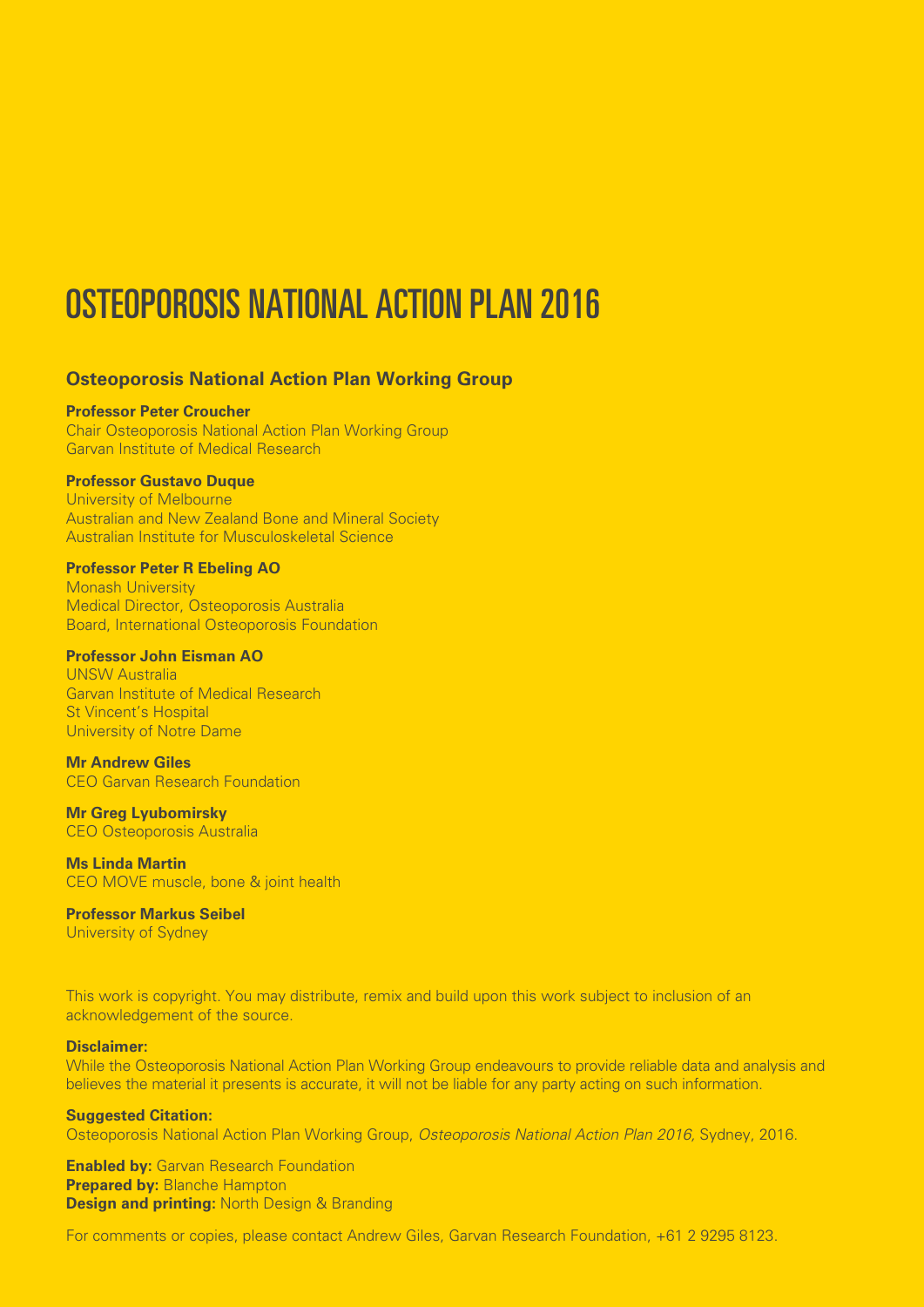## **CONTENTS**

| <b>EXECUTIVE SUMMARY</b>             | 4  |
|--------------------------------------|----|
| <b>INTRODUCTION</b>                  | 6  |
| <b>1. AWARENESS &amp; SUPPORT</b>    | 12 |
| Recommendations 1-8                  |    |
| <b>2. PREVENTION &amp; TREATMENT</b> | 16 |
| Recommendations 9-14                 |    |
| <b>3. FINDING A CURE</b>             | 22 |
| Recommendations 15-20                |    |
| <b>ENDNOTES</b>                      | 26 |
| <b>BIBLIOGRAPHY</b>                  | 28 |

### PEOPLE WITH OSTEOPOROSIS

| <b>ANN MCMAHON</b>           |    |
|------------------------------|----|
| DAVID PARKIN OAM             | 8  |
| <b>ANNETTE ASIMUS</b>        | 9  |
| <b>ANNAROSA</b>              | 13 |
| <b>JENNY TRACY</b>           | 17 |
| <b>GWENDA GAUDRY</b>         | 19 |
| <b>CHRISTINE RYAN</b>        | 23 |
| PROFESSOR BRUCE ARMSTRONG AO | 24 |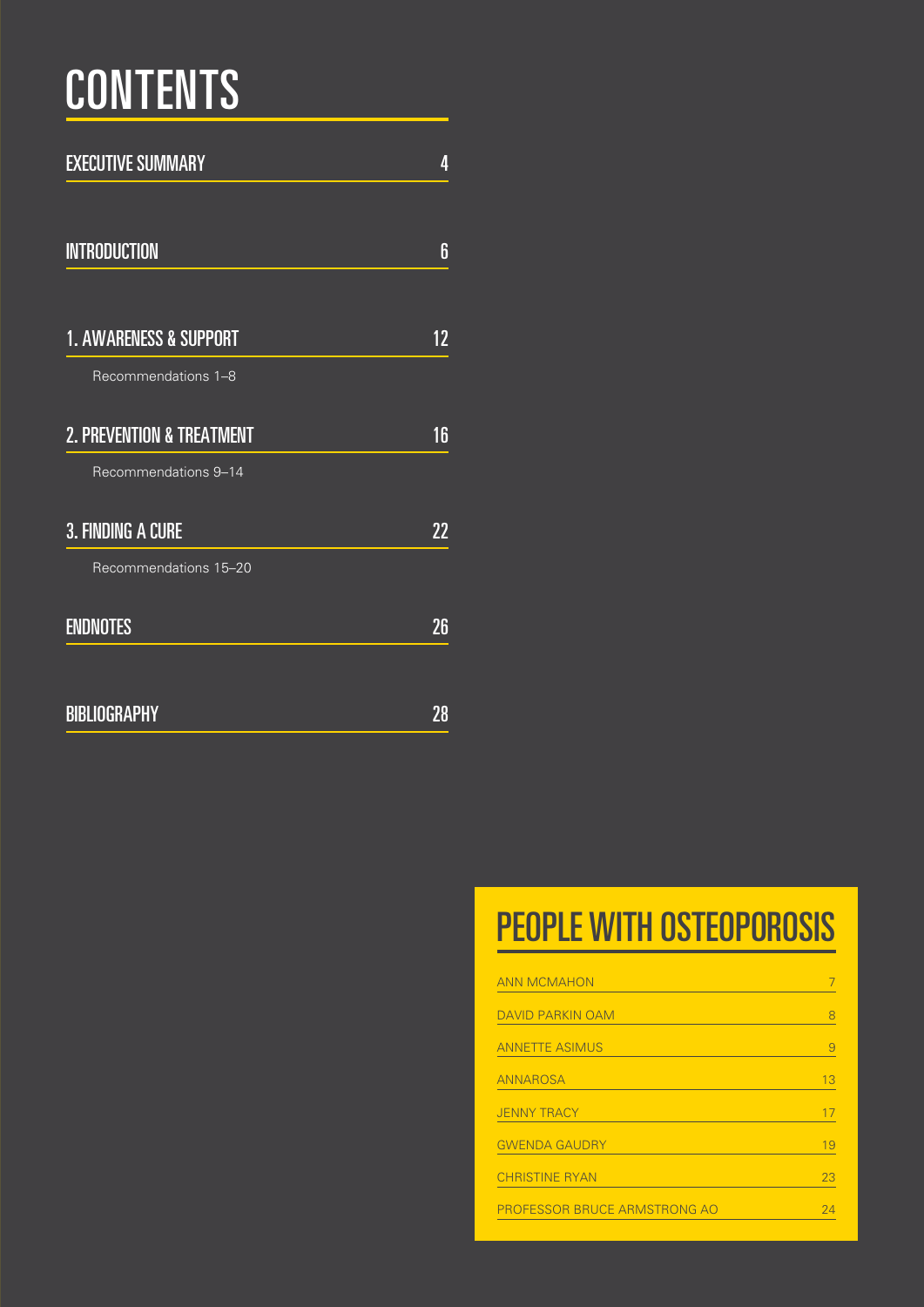## EXECUTIVE SUMMARY

In 2016 in Australia a bone will be broken every 3.4 minutes due to poor bone health. Osteoporosis affects men as well as women – 30% of these fractures will occur in men. Two-thirds of Australians over 50 have poor bone health and in 2016 this will cost the Australian economy more than \$2 billion in direct costs alone.

Unless action is taken now, things can only get worse. By 2022 there will be 6.2 million Australians aged 50 years or older with osteoporosis or poor bone health – a 31% increase since 2012. The total cost of osteoporosis, poor bone health and fractures over the decade from 2012 to 2022 is expected to be \$33.6 billion.

It does not have to be this way. We know a great deal about osteoporosis and how to prevent it and treat it, but this knowledge is not being translated into practice. We need a significant shift in the levels of public awareness of the causes and consequences of osteoporosis. We need to work together – the public, patients and their carers, GPs and health providers, state and federal governments, and private health insurers – to close the osteoporosis evidence–treatment gap.

In 2016 a group of stakeholders came together to develop a National Action Plan to establish osteoporosis as a National Health Priority in its own right, along with the necessary focus and funds to combat the growing epidemic of bone disease. The Osteoporosis National Action Plan points the way to broadening the awareness of the importance of bone health, improving the bone health of the Australian population and the outcomes for people with osteoporosis – and to closing the gap.

#### **1. Increasing Awareness & Support**

Australians need to better understand the causes and consequences of osteoporosis and that it is not simply part of the ageing process. Osteoporosis leads to considerable disability and loss of independence – and it can be fatal. Australians need to have a clearer idea of what to do to improve bone health throughout our lives and what services to access when we need help. Specifically, we need to:

- Establish osteoporosis as a National Health Priority in its own right. Although osteoporosis has been part of the Musculoskeletal National Health Priority since 2002, this has not resulted in significant benefits to the bone health of Australians.
- Deliver consistent health messages about osteoporosis to children and adults alike – the benefits of good diet, alcohol reduction, smoking cessation and regular physical activity.
- Establish a greater emphasis on osteoporosis in the initial and ongoing training of GPs, specialists and allied health professionals and supply them with the tools to aid in risk assessment, early diagnosis and treatment.
- Assist GPs to be able to treat osteoporosis in the context of comorbidities and ageing, to address issues around longterm treatment adherence and side effects, and to provide reassurance to patients about the safety of treatment.
- Provide effective support for Australians suffering from osteoporosis and their carers.

Australians over 50 who currently have osteoporosis **and osteopenia**



#### **2. Improving Osteoporosis Prevention &**  \$0m **Treatment**

In Australia, osteoporosis is under-diagnosed and undertreated with as many as 80% of postmenopausal women and 90% of men failing to receive appropriate treatment, despite having presented with a fragility fracture. To close the knowledge–practice gap we recommend:

- The inclusion of fracture risk assessment (including the use of a standardised and accredited fracture risk calculator) in the proposed integrated health assessment checks;
- The expansion of criteria for men and women, from 50 years of age, to access subsidised DXA scans to include additional comorbidities, such as diabetes mellitus, HIV and bone disease related to cancer and its treatment;
- Improved access to subsidised medication. physiotherapy and exercise programs;
- Better support strategies for those with osteoporosis and those who have suffered a fracture, including the ability to access a coordinated Fracture Liaison Service to assess, inform and maintain contact with people on treatment;
- Better information and support to people with osteoporosis and their carers to enable them to selfmanage their condition in partnership with primary care providers, allied health professionals and the hospital system. This includes education on treatments that reduce the risk of fracture and could improve survival, and the importance of persisting with long-term treatment;
- For those in high-risk groups, a Medicare-covered dental check-up should be offered prior to commencing treatment to prevent osteoporosis;
- A coordinated strategy to talk to state and federal government and the private health insurance industry to increase support for streamlined and reimbursed diagnostic tests and treatments.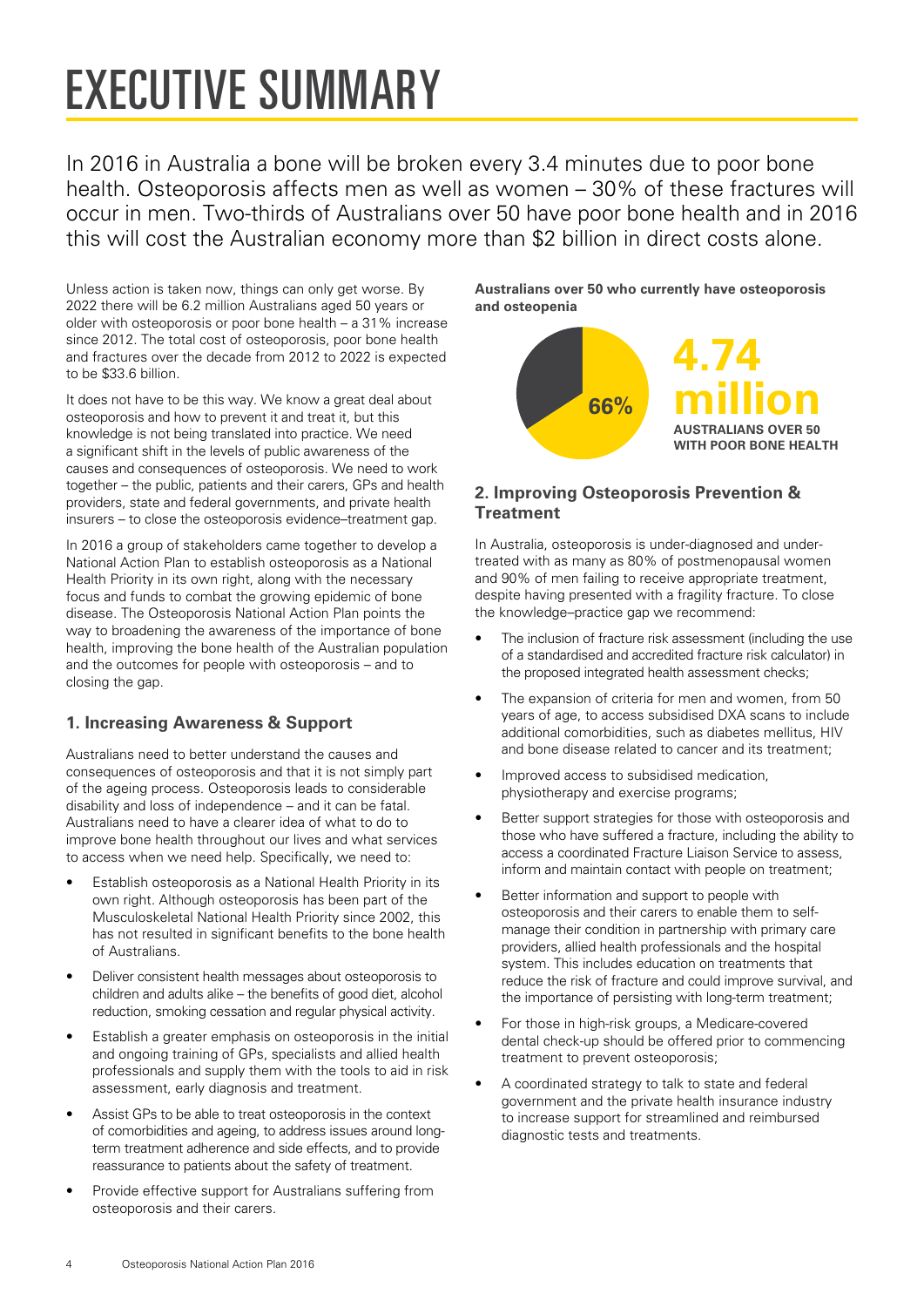#### **3. Finding a Cure for Osteoporosis**

Australia is a world leader in osteoporosis and musculoskeletal research, and Australian researchers are in an unprecedented position to take advantage of the latest developments in genomics research and personalised medicine that can more rapidly deliver new treatments to prevent the onset of osteoporosis and improve the lives of Australians living with the disease. Yet our research is poorly supported and our discoveries are not being translated into therapies which could make an important difference to people with osteoporosis.

- We need to develop a unified approach to research.
- To cure osteoporosis, we need to utilise the latest research to remodel bone, to prevent fractures and to develop new drugs that actually build new bone and improve bone quality. Drugs to treat osteoporosis are able to prevent further deterioration of the skeleton, but these drugs do not replace lost bone.
- We need to further develop tools to evaluate new bonebuilding drugs and identify those who will benefit from the latest genomics approaches.

**Professor Peter Croucher** Garvan Institute of Medical Research Chair Osteoporosis National Action Plan 2016 Working Group

**Professor Peter R Ebeling AO** Monash University

**Andrew Giles** CEO Garvan Research Foundation

**Linda Martin** CEO MOVE muscle, bone & joint health

We need to foster partnerships between researchers to discover how osteoporosis links with other illnesses; between researchers and the pharmaceutical industrial industry to test new and pre-existing drugs; and between researchers, professional bodies and consumer organisations to mobilise the wider community to take up these new drugs to protect Australians from osteoporosis.

Finally, we need to develop a funding stream to ensure the future of research that will cure osteoporosis.

Given what we already know, the suffering and human and financial burden of osteoporosis is largely avoidable. The financial costs of implementing the Osteoporosis Action Plan 2016 and getting Australia's bone health on track would be far outweighed by the benefits to the millions of Australians facing a future with osteoporosis. We must begin with the recognition that osteoporosis is a National Health Priority.

**Professor Gustavo Duque** University of Melbourne Australian and New Zealand Bone and Mineral Society

**Professor John Eisman AO** UNSW Australia

**Greg Lyubomirsky** CEO Osteoporosis Australia

hort fele

**Professor Markus Seibel** University of Sydney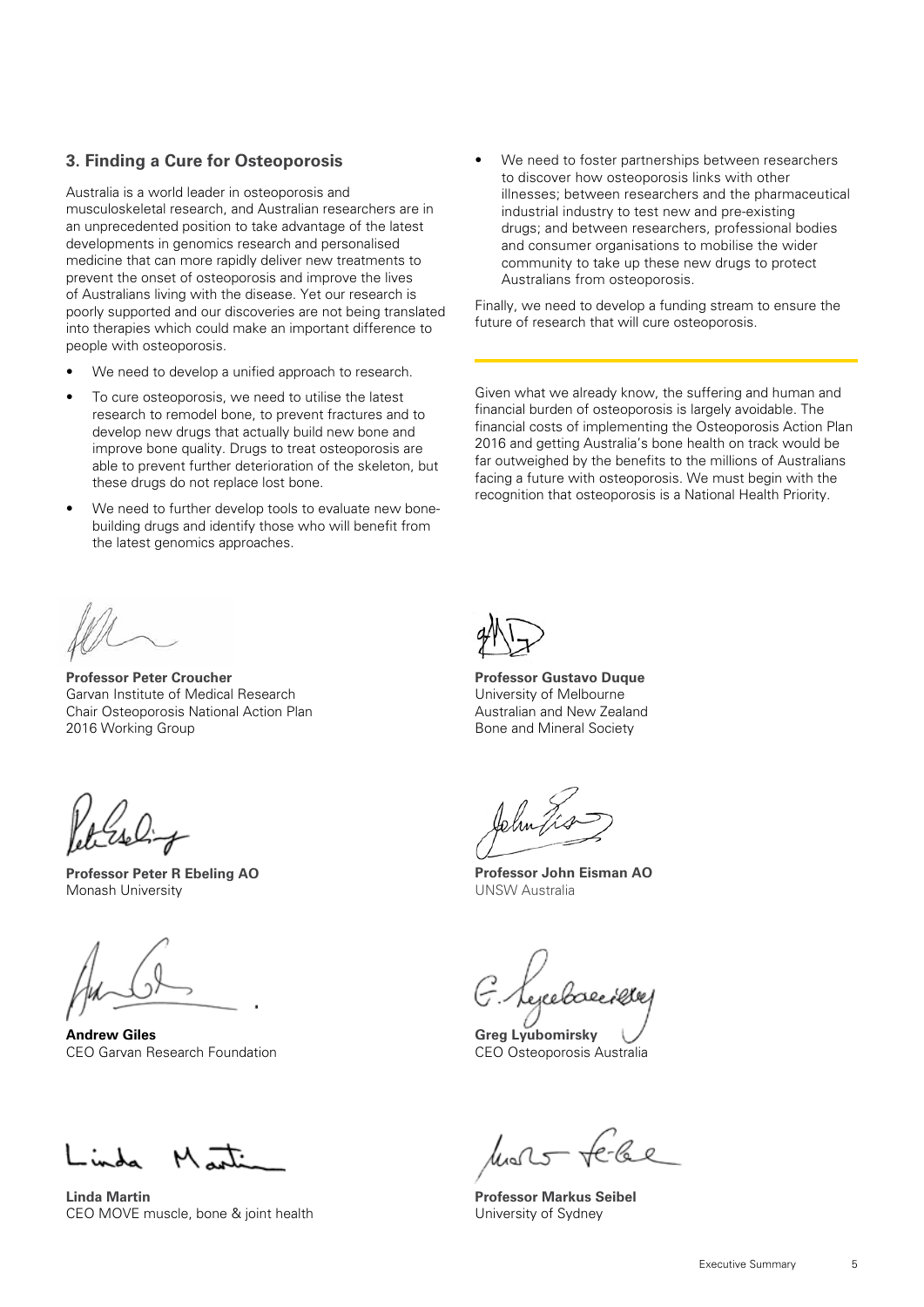## **INTRODUCTION**

We are accustomed to the idea that our bones are durable – they can last for thousands of years in the right conditions. Our bones don't really come to our attention until they break. We think bones are tough, when we think of them at all.

This general idea we have about the durability of our bones is an obstacle to our understanding the realities of bone health in the second decade of the 21st century. We are living longer, but our bones may not always be up to the task of carrying us for our extended lives.

It is estimated that worldwide an osteoporotic fracture occurs every three seconds. From 50 years of age, one in three women and one in five men will suffer a fracture in their remaining lifetime. For women, the risk of hip fracture is higher than the risk of breast, ovarian and uterine cancer combined. For men, the risk is higher than the risk for prostate cancer.<sup>1</sup>

Approximately 50% of people with one osteoporotic fracture will have another, with the risk of new fractures rising exponentially with each fracture.<sup>2</sup> Importantly, fractures are not simply a matter of a break in the bone that will repair over time: fractures can be fatal. Aside from the pain and disability caused by fractures, all fragility fractures are associated with premature mortality in both women and men,<sup>3</sup> and some 20% of people who have a hip fracture will die within six months.<sup>4</sup>

An ageing population also means that more and more people will be living with the long-term consequences of cancers, such as breast cancer and prostate cancer, making these cancers effectively chronic diseases. Important and lifesaving chemotherapy, hormone therapy and radiation therapy for these cancers can, unfortunately, also weaken bone, leading to severe osteoporosis which can be life-threatening in turn. In a further important complication, when breast or prostate cancer is advanced it often spreads (metastasises) to the bones. This cancer in the bone can cause severe pain, osteoporosis, fractures and nerve compression that can be difficult to treat.<sup>5</sup>

Technology in the form of x-rays (from 1895) has allowed us to see broken bones and the development of bone density testing in the 1960s means that we know if bones are healthy or fragile. In the 1990s, a group of drugs called bisphosphonates was approved for the treatment of osteoporosis. These drugs had been first been used to treat cancer-related osteoporosis and then advanced breast and prostate cancer that had spread to the bone.

If we know that poor bone health can lead to broken bones and a first, potentially fatal, fracture leads to an increased risk of a subsequent fracture, why are we – patients, doctors and government services alike – still unable to preserve bone health and prevent fractures?

The demographic tsunami of ageing is upon us and is presenting an unprecedented threat to the sustainability of our health-care systems. We know a great deal about osteoporosis and how to treat it, but this knowledge is not being effectively translated into practice. We need a significant shift in the levels of public awareness of the causes, prevalence and consequences of osteoporosis. We need to work together – patients and their carers, GPs and health providers, state and federal governments, and private health insurers, to close the osteoporosis evidence– treatment gap.6 At the same time, we have only just begun to access the revolutionary possibilities of genomics and personalised medicine. Important cross-disciplinary research is needed to resolve the genetic components of osteoporosis and the consequences to bone of both cancer and cancer treatment.

Osteoporosis is a chronic disease. In Australia, chronic diseases, often the result of the combination of our changing lifestyles and ageing population, are the leading cause of illness and disability and in 2011 accounted for 90% of all deaths. Chronic diseases like osteoporosis have an enormous impact on our lives and our health system – preventing and treating osteoporosis will deliver benefits to the Australian population that far outweigh their costs.7



DXA hip analysis showing femoral neck, greater trochanter and femoral shaft. Courtesy Chris Schultz, Nuclear Medicine PET & Bone Densitometry, Royal Adelaide Hospital.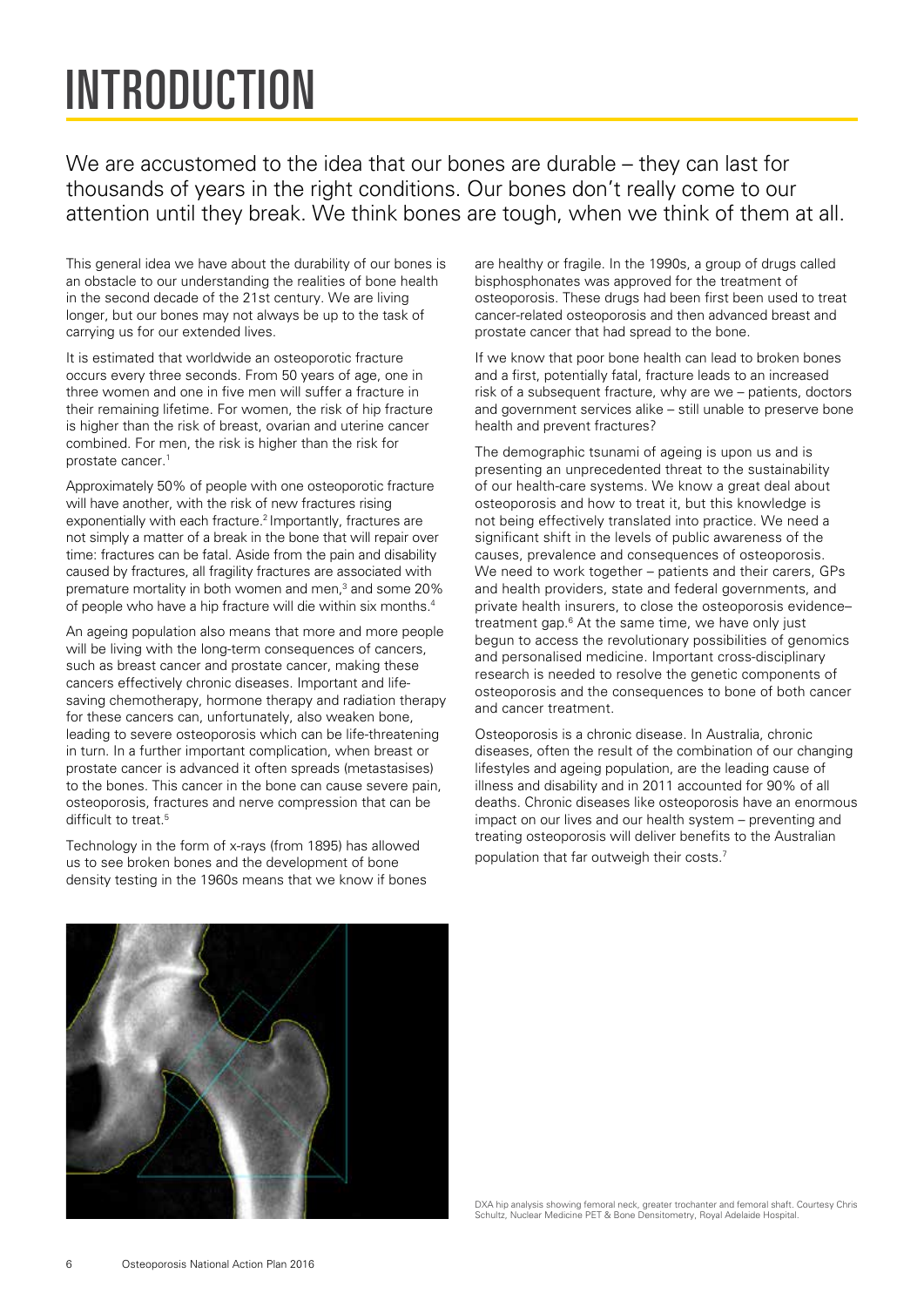#### **What is osteoporosis?**

Bone is in a perpetual state of remodelling throughout life, with the entire skeleton being replaced every 10 years.<sup>8</sup> Remodelling is where old bone and damaged areas are removed (bone resorption) and replaced by new bone. For the amount of bone in our skeleton (bone mass) to remain constant, the amount of bone being resorbed needs to be equivalent to the amount of bone being formed.

As we age, men and women experience a reduction in hormone levels, leading to an imbalance in this bone rebuilding process and leaving bones thinner and more fragile. This is osteoporosis. Other factors can also impact on bone strength, but the great concern with osteoporosis is the increased risk of fracture. When someone has osteoporosis even a slight bump or fall can lead to a broken bone (a fragility fracture, also known as a 'minimal trauma' fracture).9 A fragility fracture is one that involves a fall from a standing height or less, or an event that would not normally result in a fracture if the bone was healthy. Osteoporosis has no signs or symptoms until a fracture occurs,<sup>10</sup> but there are well known risk factors or 'red flags' that signal a person is at risk of developing osteoporosis.

#### **Who is at risk from osteoporosis?**

Bone conditions can impact anyone at any age, and men and women are both at risk.<sup>11</sup> The possibility of sustaining a fracture increases exponentially with age, due not only to the progressive decrease in bone mass, but also due to the increased rate of falls among the elderly – and the elderly represent the fastest growing segment of the population. As life expectancy increases for the majority of the world's population, the human and financial costs associated with osteoporotic fractures will also increase dramatically unless preventive action is taken.<sup>12</sup>

While fragility fractures are most common in people over the age of 50 years, they are not an inevitable part of growing old. A healthy lifestyle and bone-protecting treatments – prescribed when a person has been diagnosed with osteoporosis – can more than halve a person's risk of suffering a fragility fracture.<sup>13</sup> The causes of osteoporosis and risk factors are now better understood and we know that healthy behaviours early in life and through adulthood, such a diet with adequate protein, calcium, optimal vitamin D, and regular progressive weight-bearing exercise, can have a significant effect on bone health in later life.14 Better treatments can also significantly improve quality of life.

The most common secondary cause of osteoporosis is the long-term use of anti-inflammatory steroid tablets.15 This type of medication is very widely used and is often prescribed for the treatment of respiratory disease (asthma), musculoskeletal conditions (rheumatoid arthritis), inflammatory bowel disease and skin disease (severe eczema, psoriasis).<sup>16</sup> One in five patients treated with antiinflammatory steroid tablets has an osteoporotic fracture within the first 12 months of treatment. This proportion increases to 50% after 5-10 years.<sup>17</sup>

While a previous fracture is a very strong signal, other risk factors include a, family history of osteoporosis or fractures,



#### ANN MCMAHON

At 61, Ann McMahon was recently diagnosed with osteoporosis. When Ann fractured her wrist in 2011 by tripping upstairs at work, she and her GP continued to monitor her bone mineral density. As well as a family history of osteoporosis, Ann has also used steroids long term for chronic asthma since childhood.

Ann and her husband, Angelo, are empty-nesters, with their two adult sons living nearby. Ann has now been retired for nearly two years following a career in TAFE NSW and is generally fit and well.

'My mother had osteoporosis and my husband is concerned for me, as my mother was very fragile towards the end of her life.

'She had led a very active and engaged life and osteoporosis was one of a range of multiple health challenges for her. It affected her mobility and contributed to her loss of confidence and sense of well-being in her final years. It was also a factor in limiting her independence.

'I was very happy with the testing and diagnostic process at Concord Hospital, where I'm being treated. I felt the decision to medicate was not taken lightly and was based on good evidence. Between the BMD, spinal x-ray and blood tests, patient survey and thorough discussion with the medical practitioners, I felt there was no stone left unturned! I also really appreciated the time everyone took to explain what was going on.

 'I've just started treatment with Osteovan (zoledronic acid) infusion which I will have every two years, and I've completed some dental surgery to minimise any possible but, as I understand it, rare complications.

'Now that I'm retired, I can spend more time on exercise. I swim one kilometre a few times a week and I walk quite a bit, including with friends in a walking group and I'm really enjoying our walks.

'While this is all new to me, I would like more information on the best kinds of exercise to do. There seems to be conflicting information and it would be good to know what is or isn't going to help.'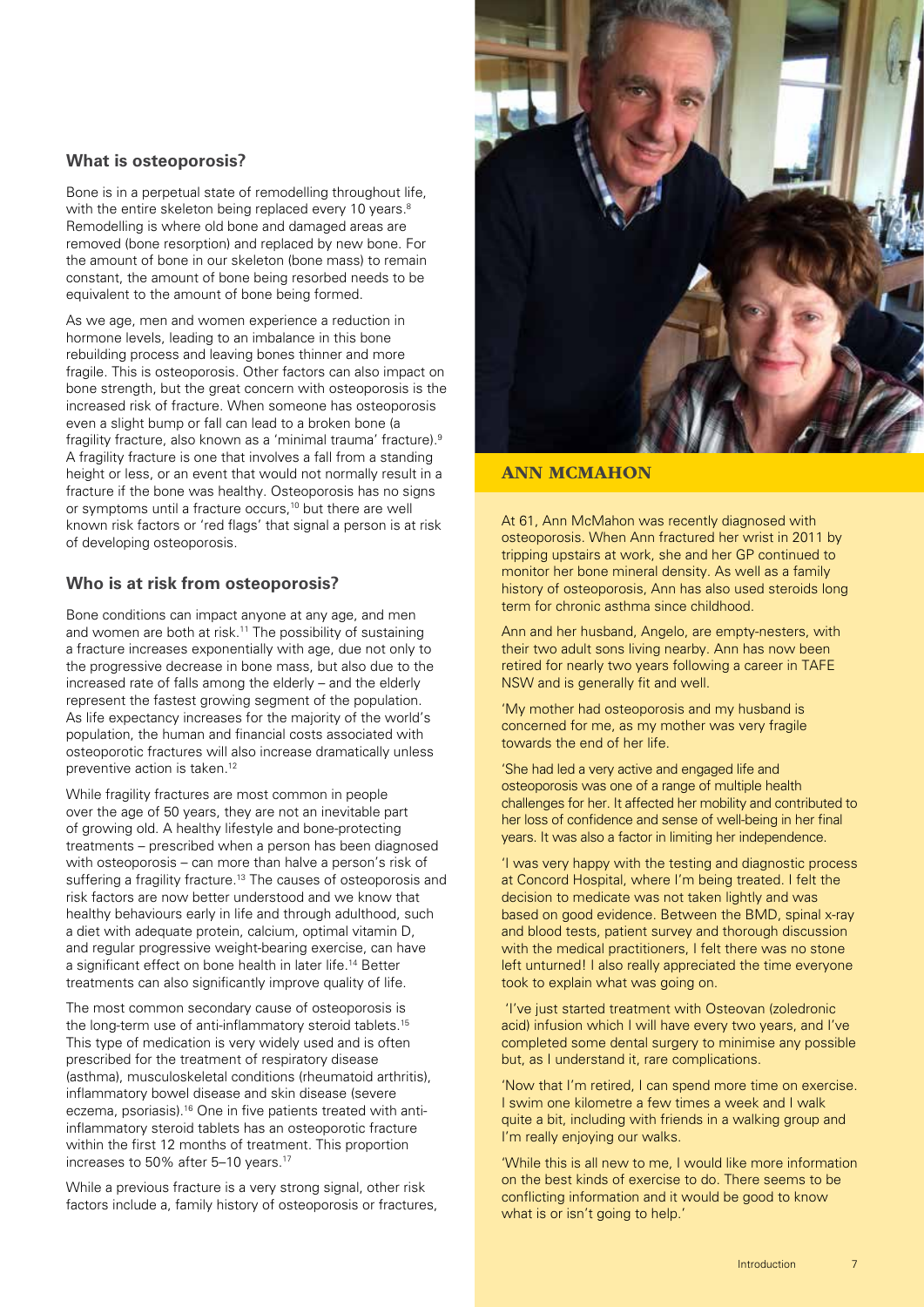

#### DAVID PARKIN, OAM

At 69 years of age, in 2011, despite being a selfconfessed fitness fanatic, AFL legend David Parkin, was diagnosed with osteoporosis in the spine.

'Ironically, I was just running down some stairs below Flinders St Railway Station, when I fractured my eighth thoracic vertebra,' said David.

'The diagnosis of osteoporosis turned my life upside down. Despite surviving prostate cancer in 2008, my health generally had been extremely good, up to that point.'

The former Hawthorn captain and man regarded as Carlton Football Club's 'Coach of the Century' was living with his partner, Gail, and enjoyed an extremely active lifestyle, running a small business, lecturing at Deakin University and working as a media commentator with both ABC Radio and Fox Sports Television.

'At the time, my lack of mobility and the associated pain, certainly reduced my daily effectiveness and efficiency.

'Under the guidance of my specialist, for the next three years I was subjected to zolendronic acid infusions, on top of a specific weight lifting program, and an increased intake of calcium-enriched milk.

'Fortunately, now at the age of nearly 74, my latest scans show a remarkable improvement in my bone density at the spine as a result of the treatment (part of a research study/program), exercise regime, and concentrated calcium intake.

'Due to my early/accurate diagnosis, expert medical guidance, appropriate treatment and support, I continue to live a very normal, active life!

'In the light of how many people of all ages, and both sexes, whose lives are severely debilitated by this disease, we collectively (including Governments) need a concentrated program of both education and research to reverse the current trend.'

Courtesy AFL Media

low vitamin D levels, low intake of calcium, low body weight, physical inactivity, and smoking or excess alcohol consumption. Osteoporosis is also common in people with malabsorption disorders, such as coeliac disease and with certain hormonal disorders, including overactive thyroid, early menopause or low testosterone.18,19 It is also increasingly common in those with diabetes mellitus. Similarly, hormonal treatments for breast and prostate cancer, antiepileptic drugs<sup>20</sup> and HIV and its treatments can also lead to bone loss.

#### **How common is osteoporosis?**

While osteoporosis is very commonly seen in the Australian primary health care setting, because it is a 'silent' disease with no pain until a fracture takes place, it remains underdiagnosed and under-treated. Many, especially older people, are unaware that they have osteoporosis and are at risk for fragility fractures.21 It is therefore difficult to determine the true prevalence of the condition and even the Australian Institute of Health and Welfare admits that figures derived solely from 'diagnosed cases' or 'self-reported cases' are likely to underestimate the actual prevalence of the condition.<sup>22</sup>

In response to the 2011–12 National Health Survey, some 652,500 Australians aged 50 years and over (nearly 10%) reported that they had been told by a doctor or nurse that they had osteoporosis or osteopenia (low bone density).<sup>23</sup> The survey showed women were five times more likely to have been told they had osteoporosis – 15% of women over 50 (542,500) and 3% of men (110,000).<sup>24</sup>

In 2013, however, an Osteoporosis Australia report entitled *Osteoporosis costing all Australians: a new burden of disease analysis 2012–2022*, put the number of Australians over 50 with poor bone health at 4.74 million (66%).<sup>25</sup> A separate report estimated that in 2012, 1.2 million Australians were already affected by osteoporosis. <sup>26, 27</sup> Population ageing means the population over 50, those most at risk, is estimated to grow to at least 11.8 million by 2050, with increased associated fractures and health and disability costs.28

The early identification of individuals at increased risk for osteoporosis is critical for the opportunities it offers to apply preventive measures that can improve bone health and decrease the risk of fractures in a cost-effective manner.<sup>29, 30, 31</sup>

#### **The costs and consequences of osteoporosis**

Osteoporosis causes painful breaks and fractures leading to reduced mobility, reduced health generally and reduced quality of life. Fractures due to osteoporosis, including at the hip and pelvis, spine, ribs, wrist, forearm and upper arm, and ankle and foot, can result in chronic pain, disability, loss of independence and premature death, especially from hip and spine fractures.<sup>32,33</sup>

Wrist and forearm fractures may affect the ability to write or type, prepare meals, perform personal care tasks like eating, dressing or going to the toilet, or manage household chores. Fractures of the spine and hip can affect mobility, making activities such as walking, climbing stairs, bending, lifting, pulling or pushing difficult. Hip fractures, in particular, often lead to a marked loss of independence and reduced wellbeing.<sup>34</sup>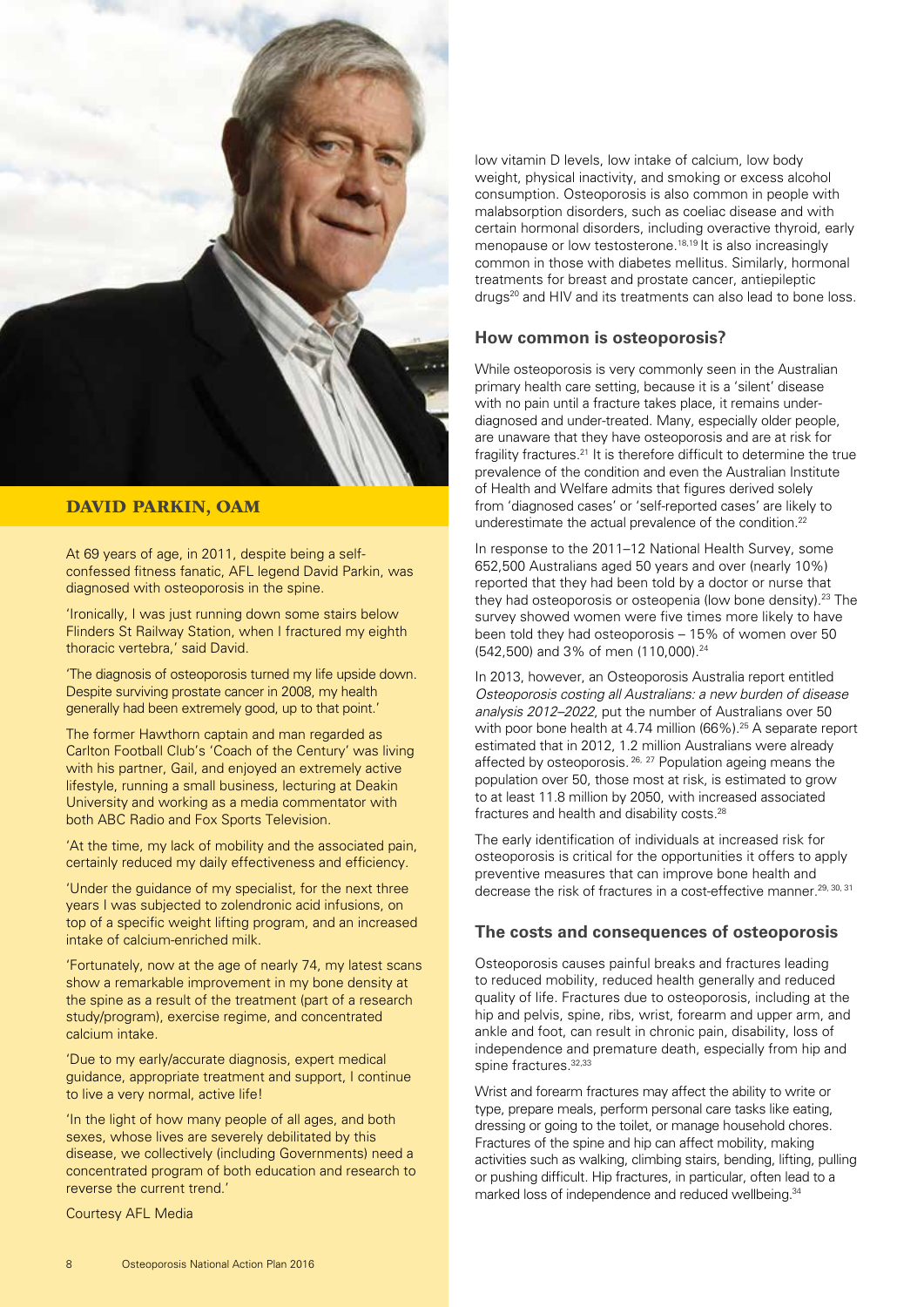Hospitalisation for fragility fractures also generates substantial costs to the community. It is estimated that there will be more than 155,000 fractures due to osteoporosis in 2016 alone.<sup>35</sup> In Australia in 2013-14 there were 62,132 hospitalisations for fragility fractures in people aged 50 or over, with women more than 2.5 times more likely to be hospitalised than men.36 The hospitalisation rate for people with osteoporosis was greatest for people aged 85 or over and higher in females than in males.37,38 Some 25% of hip fracture patients end up admitted to residential aged-care facilities, with a significant cost to the health system.<sup>39</sup> As the Australian population continues to age, the annual number, and associated burden, of people admitted to hospital with a hip fracture, is expected to increase.<sup>40</sup>

In 2012 Osteoporosis Australia estimated the total direct and indirect costs of osteoporosis/ osteopenia in Australia in 2012 to be \$2.754 billion. Of this total, \$2.589 billion were direct costs, mainly associated with fractures with \$165 million as indirect costs, including productivity losses associated with hospitalisation for fractures.<sup>41,42</sup>

#### **Osteoporosis – A National Health Priority**

In July 2002 the Australian Health Ministers declared arthritis and musculoskeletal conditions, including osteoporosis, as a National Health Priority Area (NHPA). This focus on a disease or condition provides the framework within which interventions to benefit the population are introduced, such as health promotion, diagnosis, treatment or management.

Arthritis and musculoskeletal conditions were selected on the basis that they affected a large proportion of the population; at the time almost one-third of Australians reported these diseases and conditions as long term. They were also the second most common reason for presentation to a general practitioner, and the third leading cause of health expenditure.43

Osteoporosis was included as a subset of arthritis and musculoskeletal conditions because of its high prevalence, significant health consequences and high health costs. It was also considered that a large proportion of the population would benefit from intervention.

A National Action Plan (NAP) was developed in 2004 to guide the National Health Priority Action Council (reporting to the Australian Health Ministers) and the Australian Department of Health and Ageing.

The NAP marked for urgent action the need to reduce the burden of disease; advance and disseminate knowledge and understanding of osteoporosis, osteoarthritis and rheumatoid arthritis; reduce disadvantage by considering groups with special needs; drive national improvements in systems and services; and measure and manage performance and outcomes. The focus for osteoporosis was to be on promoting healthy lifestyles and self-management to optimise health outcomes; best practice for optimal management and appropriate post-fracture assessment to minimise further osteoporotic fractures.44

The NAP also outlined the need to develop, prioritise and progress a research agenda to support this national health priority, including establishing baselines and implementing ongoing data collection systems.45

In 2005 the Australian Health Ministers' Conference endorsed the National Chronic Disease Strategy, which incorporated musculoskeletal diseases and osteoporosis. A National Service Improvement Framework was developed for musculoskeletal diseases, including measures to limit the development and progression of osteoporosis, slow the onset of complications that can cause severe disability, reduce avoidable declines in health, and reduce variations in care by outlining the services that all people should expect to receive from the Australian health system, across the continuum of disease.<sup>46</sup> The intention was to achieve better health outcomes through the provision of equitable, timely and effective care.

After a lengthy hiatus, from 2014 there has been considerably greater activity around chronic diseases generally and specifically in the musculoskeletal area. In 2014, the NSW government's Agency for Clinical Innovation established the Musculoskeletal Primary Health Care Initiative in partnership with three sites at Murrumbidgee, Northern Sydney and the Mid North Coast. This is a two-year trial to plan, implement and evaluate a 'one-stop' program of care within primary care settings for people with a first fracture who need the established model of care for the prevention of subsequent osteoporotic fractures.47

In 2015 at the federal level, in the context of other major health reforms, work began to develop a new National Strategic Framework for Chronic Conditions (NSFCC), to replace the National Chronic Disease Strategy (2005). This is to be an overarching policy framework for chronic disease prevention and management in Australia. It is intended that the NSFCC will cater for shared health responsibilities, risk factors, prevention strategies and multimorbidities, and provide a model under which new evidence can be easily incorporated. This work will also provide an opportunity to consider how best to facilitate coordinated, integrated and multidisciplinary care, improve utilisation of primary health care organisations, and recognise patient needs. Specifically, areas of prevention include risk reduction, a partnership model including patients and carers, critical early life stages and timely and appropriate detection. Care and treatment revolve around active engagement to slowing disease progression, helping to prevent and delay the onset of additional chronic conditions, complications and associated disabilities; continuity of care; accessible health services; information sharing; and supportive systems. It is expected that the NSFCC will be published in late 2016.<sup>48</sup>

The Federal Primary Health Care Advisory Group (PHCAG) delivered its *Better Outcomes for People with Chronic and Complex Health Conditions* report in December 2015.49 The PHCAG report called for changes that were taken up in the Federal Government's *Healthier Medicare* reforms announced on 31 March 2016, aimed at modernising and improving coordination in chronic disease management in Australia. Central to this are the two-year *Health Care Home*s trials to begin in 2017. *Health Care Homes* focus on a coordinated, multidisciplinary approach to achieving patientcentred outcomes. Patients enrol at the 'homebase' medical practice that coordinates, manages and supports their care. Patients, families and carers are partners in the care process, with greater access to care including telephone, email or videoconferencing. Patients select a preferred clinician to deliver flexible, high quality, team-based care. Data collection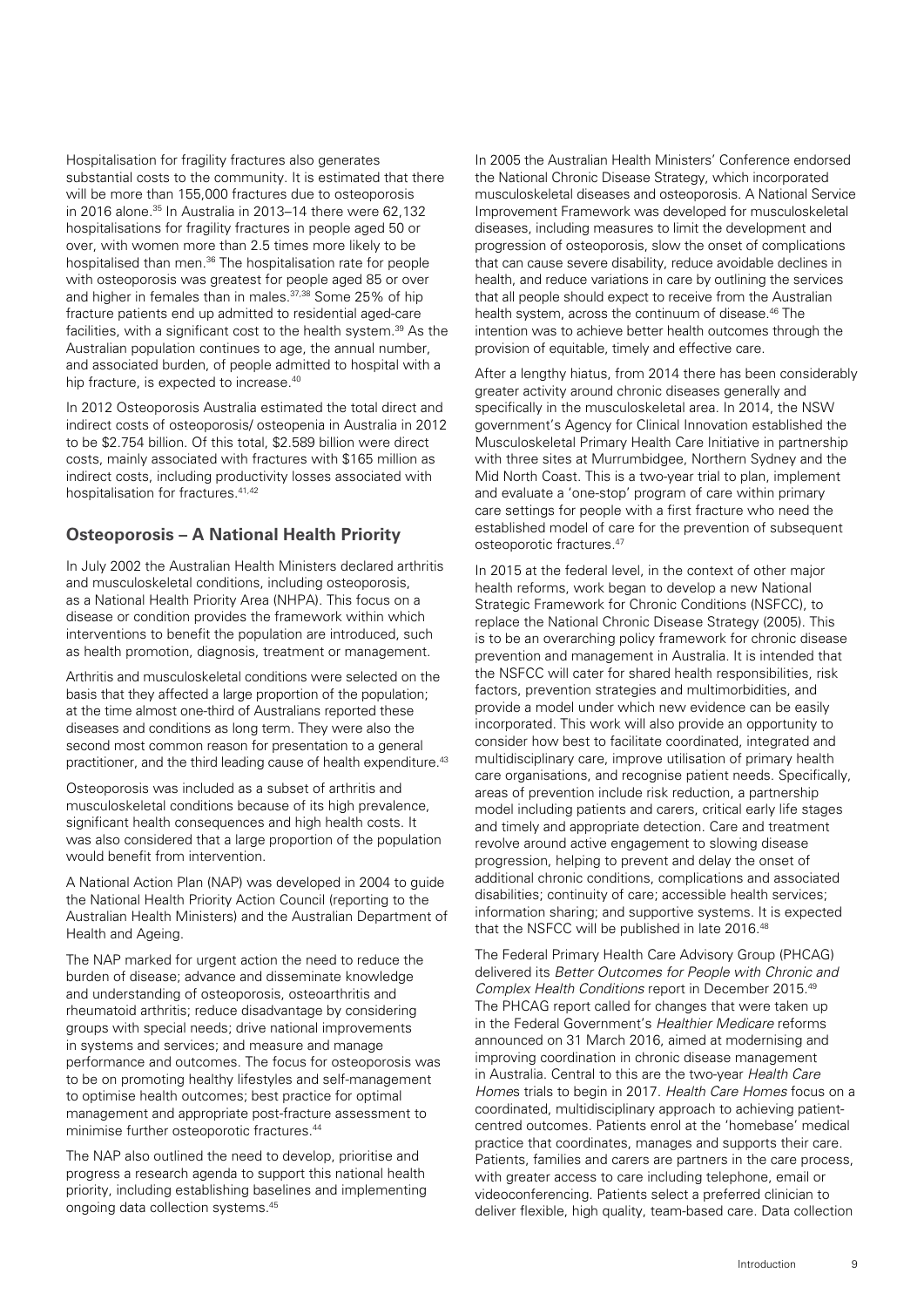

#### ANNETTE ASIMUS

In early 2014, Annette Asimus was turning to get into the shower when she felt a sudden stabbing pain. X-rays showed that she had five fractures in the spine. She also fractured her ribs turning over for the x-ray, plus she had eight old rib fractures. At 59, Annette was diagnosed with osteoporosis.

'I knew I had osteopenia (thinning bones) and a tendency to fracture for some time. I had fractured ribs coughing with the flu,' said Annette. In 2004 she had been diagnosed with an underactive thyroid and rheumatoid arthritis, both of which can increase the risk of osteoporosis.

Annette began treatment for osteoporosis, starting in 2014. She has an Aclasta (zoledronic acid) infusion once a year in February, which takes about an hour, and takes high levels of vitamin D and calcium. This will hopefully prevent further deterioration of her bones and more fractures.

Annette retired in February 2016 and lives with one of her two adult sons. She has lived all her life in Dubbo and at the time of her back fractures was working at the Mitre 10 hardware shop.

With her multiple chronic conditions, Annette has to pace herself. 'I have good days and bad days, but I have permanent pain and need to take strong painkillers throughout the day.

'I really feel that GPs and other medical staff, like x-ray staff, need to be more aware of osteoporosis and what it's like and how to help people.

'There also needs to be more understanding about how depressing it is to live with the chronic pain that osteoporosis gives you. You don't want to be around people or go anywhere, because it's too much effort and you can't enjoy it.'

Annette is determined not to let her pain take over her life, however. 'I find that if I have something else to focus on, the pain doesn't bother me as much and I'm going to join the local Pink Angels charity for breast cancer. Thinking about other people helps me to not think about my own problems.

'I've been active all my life, but like anyone with osteoporosis I worry about what my life with become and that I'll end up in a wheelchair.'

and sharing are important aspects of the *Health Care Homes* initiative.<sup>50</sup>

In late December 2015 the Federal Health Minister, the Hon Sussan Ley, announced the establishment of 31 Primary Health Networks, with the first at Northern Sydney (which already has a musculoskeletal component and now incorporates a focus on falls).

In May 2016 the Federal Parliamentary *Inquiry into Chronic Disease Prevention and Management in Primary Health Care* reported that chronic conditions, including cancer, and comorbidities were increasing with age and that there was a consequent need for greater planning and coordination and a resolution of federal/state health funding issues. Recognising that the majority of chronic diseases are caused by lifestyle – smoking, alcohol, inactivity and poor nutrition – there was a focus on prevention and a call for widening the scope of screening and health checks to identify the earliest signs of chronic disease, including integrated health assessments covering the major conditions. The Inquiry called for an expanded role for nurses and potentially for private health insurance companies, along with their programs for prevention and maintenance. As with the NFSCC draft and the PHCAG *Better Outcomes for People with Chronic and Complex Health Conditions* report, there was an emphasis on partnering with patients and carers and the need to increase health literacy. The report was concerned about access, especially for disadvantaged groups including rural and Aboriginal and Torres Strait Islanders. It also considered eHealth and the accessibility of medical records as vital in the care of people with chronic conditions.<sup>51</sup>

Considerable change is under way through ongoing national reforms to deliver a more sustainable, coordinated personcentred health system that is focused on chronic health conditions, such as osteoporosis. There is also a welcome emphasis on the need for early detection and timely treatment. In addition, new osteoporosis guidelines for GPs are in train and a new Hip Fracture Care Clinical Care Standard was released in September 2016.



DXA lumbar spine analysis showing regions L1–L4. Courtesy Chris Schultz, Nuclear Medicine PET & Bone Densitometry, Royal Adelaide Hospital.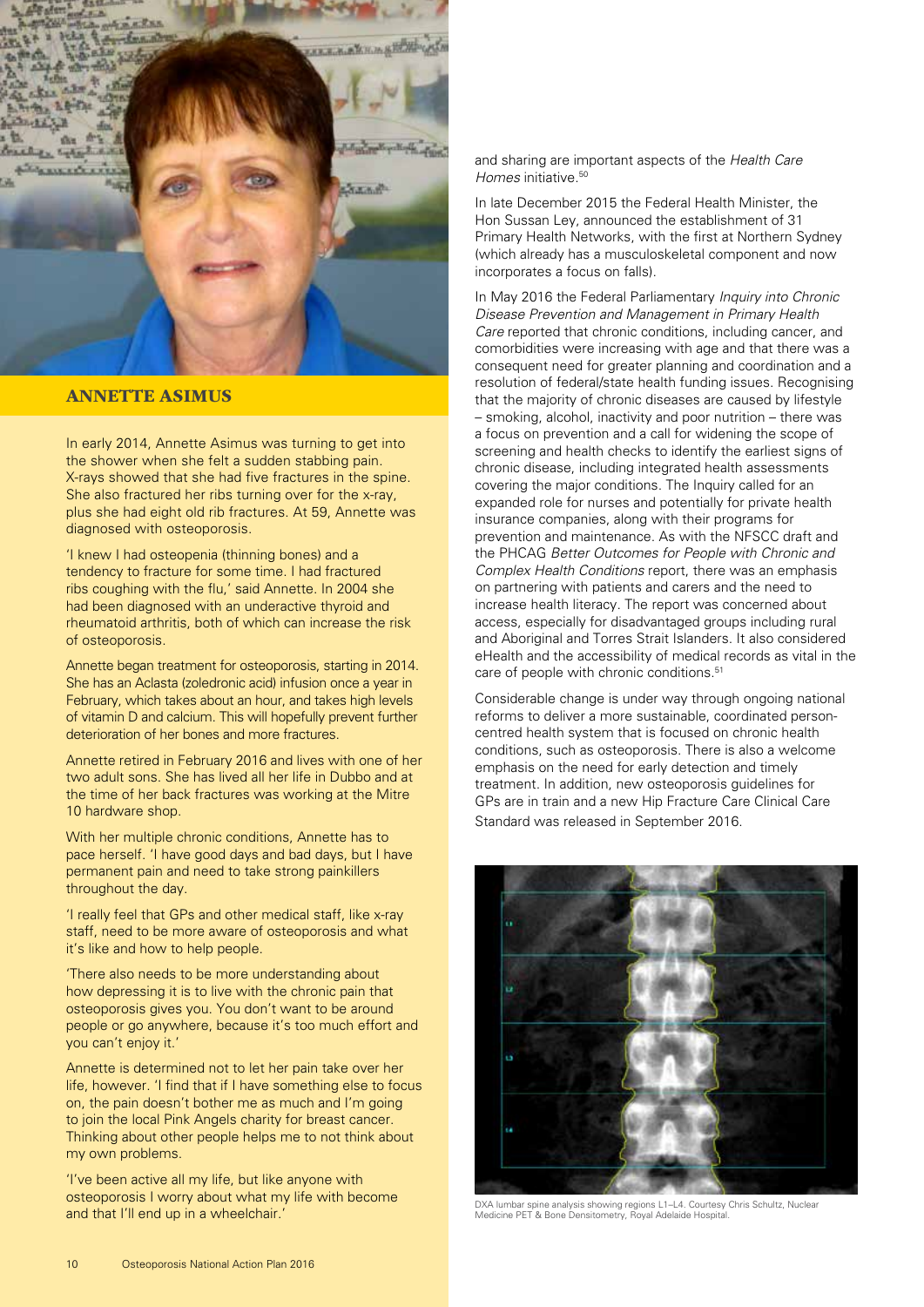#### **Closing the knowledge-treatment gap**

While it is certainly encouraging to see government recognition of the burden of chronic disease on Australians and the Australian economy, it is a concern that osteoporosis itself, despite its attendant disability and mortality, remains a largely hidden subset of 'musculoskeletal diseases'. The opportunities created by the idea of an integrated health assessment, which includes tests for cardiovascular, kidney disease risk and diabetes<sup>52</sup> are missed by the lack of a fracture risk assessment.

It is important to also remember that despite musculoskeletal diseases being an Australian National Health Priority for 14 years, osteoporosis remains an under-diagnosed and under-treated disorder<sup>53</sup> with around 80% of people with fractures receiving no follow-up treatment.<sup>54</sup> There has been little improvement for the growing numbers of osteoporosis sufferers and the link with effective and well-tolerated treatments, and modifiable lifestyle activities is still not being clearly made to the general public. In 2006 the Australian Bureau of Statistics found that almost 60% of adult Australians have low health literacy, which means they are not able to effectively exercise 'choice or voice' when making health care decisions.55 In 2015 a Garvan Research Foundation survey showed that 60% of Australians have a limited understanding of osteoporosis, with one in ten misunderstanding what the disease is, demonstrating a disconnect between awareness and understanding of osteoporosis.<sup>56</sup>

While laudable efforts have been made to properly manage osteoporosis in primary care and in the hospital system, there remains a disconnect between fracture repair in hospitals and assessment and management of the underlying disease in hospital, rehabilitation or in primary care.

Osteoporosis research has led to vast improvements in our understanding of the causes of the disease, our ability to diagnose it with the use of fracture risk calculators and DXA scans, and to treat it with new pharmaceuticals that maintain or increase bone density. However too little has been done to close the knowledge–practice gap. Health care professionals still receive inadequate training about bone health and public education programs have not been noticeably successful, nor have they worked to integrate messages about bone health with broader messages about the importance of healthy lifestyles in preventing an array of chronic disease problems.57, 58There has also been a lack of engagement with children who are at the most beneficial time for building stronger bones to complement their greater longevity.

To overcome these obstacles to closing the knowledgepractice gap, osteoporosis needs to be a National Health Priority in its own right. A systems-based approach including: raising awareness in the general public; encouraging working partnerships of patients and their families and carers, general practitioners and allied health professionals; improved rebated and nationwide access to DXA scans and preventative treatment; and increased numbers of fracture liaison services; is needed to address the growing public health problem posed by osteoporosis.<sup>59</sup>

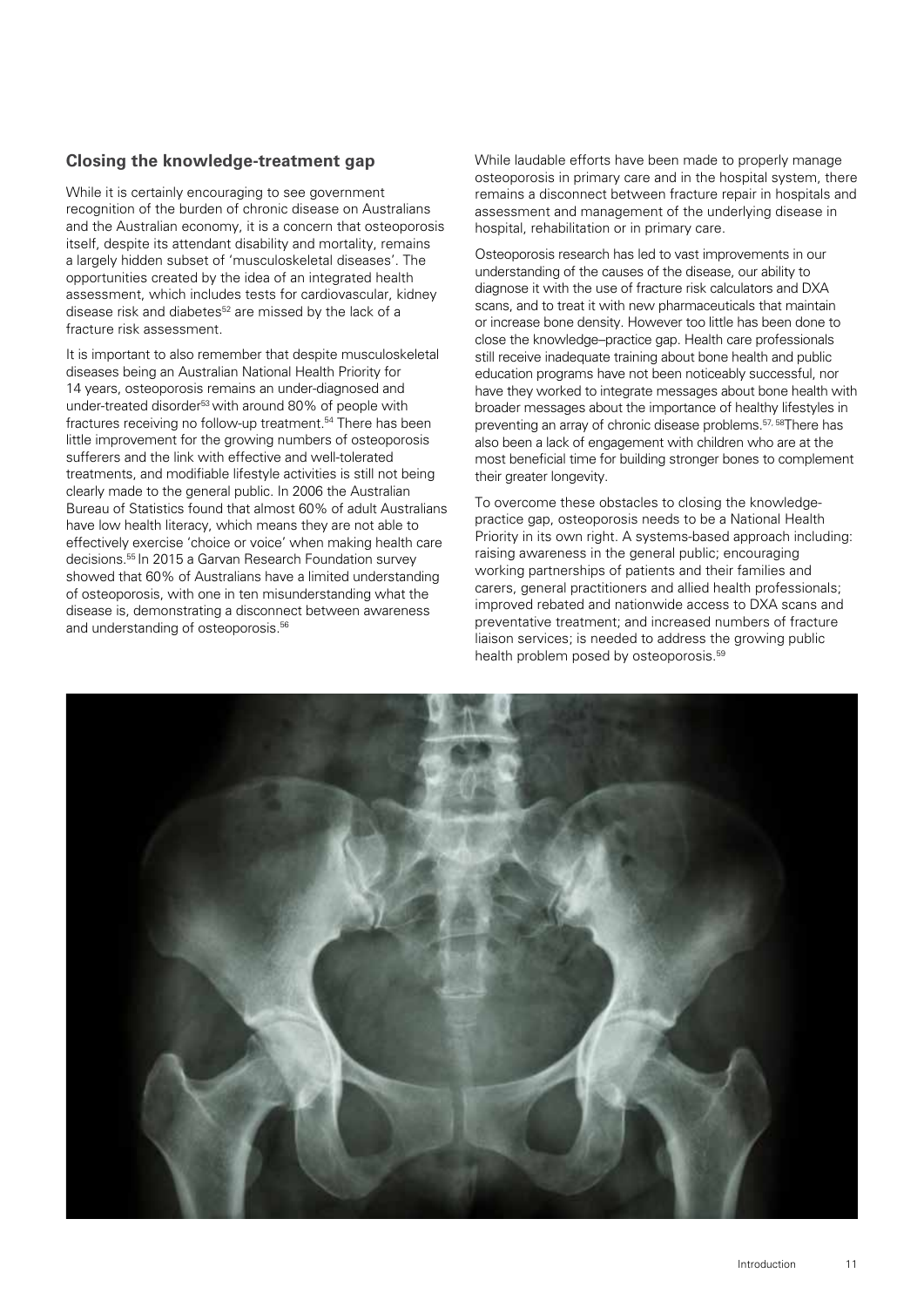## 1. AWARENESS & SUPPORT

Australians need to better understand the causes and consequences of osteoporosis – that it is not simply part of the ageing process and that it can lead to considerable disability. It can even be fatal. We also need to have a clearer idea of what we can do to improve our bone health throughout our lives and what services to access when we need help.



ONJ is a very rare (1 person in 100,000 receiving antiosteoporosis treatment) but serious condition where the jaw is damaged. Since 2001 very rare cases of ONJ have been reported, mainly in cancer patients receiving highdose intravenous bisphosphonate treatment, following an infection related to dental surgery. The doses of bisphosphonates for osteoporosis are much lower. While there have been guidelines overseas on safe dental treatments for patients on bisphosphonates since 2006,<sup>60</sup> there does not appear to be a consensus on such dental treatment in Australia. When used for patients at high risk of fracture, however, the balance of benefit to harm still favours the use of bisphosphonates.<sup>61</sup>

Although the risk is very low, as osteoporosis requires long-term treatment, high-risk patients, including those with other chronic conditions,<sup>62</sup> should be advised to have a dental check-up and if possible to complete any necessary major dental work prior to beginning treatment.<sup>63</sup>

Atypical femoral fractures are an uncommon type of fracture that occurs with little or no trauma and that have been linked to bisphosphonate treatment. Again, the overall benefit in preventing hip fractures greatly exceeds the risks of causing an atypical femur fracture.

Intravenous or oral bisphosphonate therapy should be evaluated to determine if the benefits of continuing therapy still outweigh the potential risks.<sup>64, 65</sup>



Establish osteoporosis as a National Health Priority in its own right.

### RECOMMENDATION 2

Better coordination and targeting of clear, consistent, evidence-based information to:

- **a.** enable people to minimise the risks for osteoporosis, with guidelines on the benefits of good diet with fruit and vegetables, low salt, vitamin D, protein, calcium and exercise. This should be part of a collaborative development of consistent health messages across the range of health conditions including osteoporosis, cardiovascular health, obesity and mental health to highlight the benefits of good diet, alcohol reduction, smoking cessation and regular physical activity for all these conditions. There should be specific information for expectant mothers and children at the time when their bones are forming.
- **b.** enable people to assess their risk of a fracture, with supporting recommendations. This should include the development of a validated online fracture risk calculator that is easy to use. The results can be used to start a conversation with their health provider.
- **c.** increase their understanding of the significance of osteoporosis in their daily lives, and specifically that following a first fracture, there is a greater risk of sustaining another fracture, especially in the first 12 months.66, 67, 68
- **d.** address misconceptions around treatment with bisphosphonate drugs (to prevent bone deterioration), including the effectiveness and safety of treatment, and the very low risks of osteonecrosis of the jaw (ONJ) and atypical femur fracture, to enable consumers to make an informed decision about the use of preventative medication.
- **e.** increase awareness of programs and services for people with osteoporosis.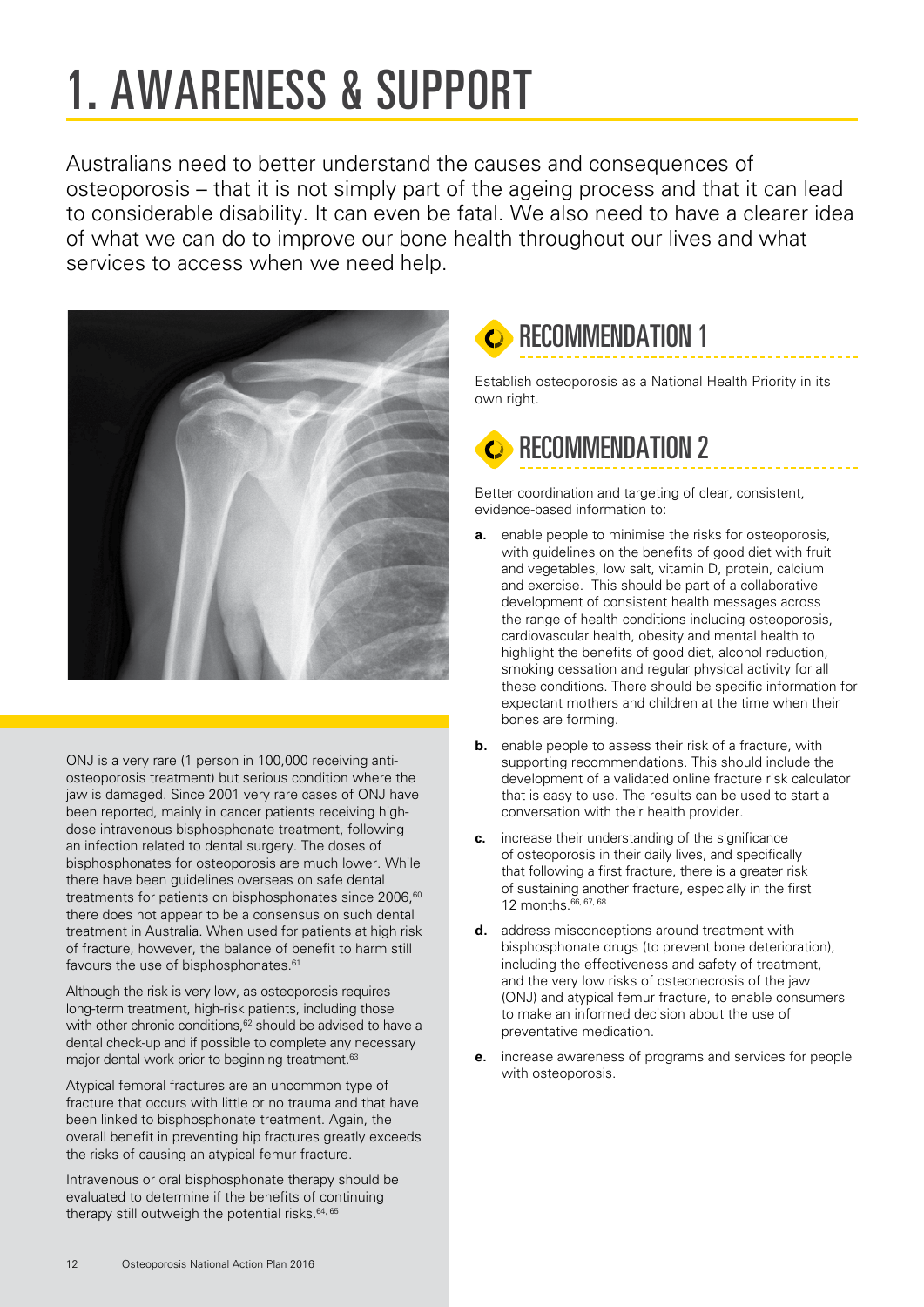

Develop effective self-management resources that provide people with osteoporosis (and their carers) with information and skills to enhance their ability to take an active role in their own health care, especially before a fracture occurs, when appropriate diet, safe and effective exercise and adherence to bisphosphonate and other effective and well-tolerated therapy could reduce the likelihood of fracture. Selfmanagement resources should include the ability to access a coordinated network of professionals for further information or treatment.<sup>69</sup>



Develop School Education Programs on the importance of a healthy skeleton within the national school curricula, integrated with general health information on the links between risk factors and comorbidities with other chronic conditions.

Given that 90% of peak bone mass is acquired by age 18 years for girls and by age 20 years for boys, targeting adolescents before and during puberty could have a considerable impact on increasing peak bone mineral mass and maintenance of bone health, potentially delaying the onset of osteoporosis and decreasing the risk of fractures later in life.<sup>70</sup>

This can include an emphasis on weight-bearing exercise and diet, especially calcium and protein intake, the need for vitamin D and the avoidance of risky behaviour in smoking and alcohol consumption. Exercise could be integrated with existing campaigns such as the 'Girls make your move' or 'Sporting Schools' campaigns.71, 72



Expand the competencies on musculoskeletal health in the education of medical trainees, especially those looking to specialise in rheumatology, endocrinology, gynaecology, geriatrics, rehabilitation and orthopaedics, along with allied health professionals and nurses.



#### ANNAROSA

Published author, wife and keen walker, Annarosa, 54, has always been aware of the importance of looking after her health. However, in September 2010, while walking very early one Sunday morning, Annarosa tripped over her bootlaces, landing heavily on her wrist.

'I thought, "Oh gosh, this hurts," but I never suspected I had broken anything,' said Annarosa.

With severe and increasing pain, Annarosa went to the emergency department at Sydney's Royal Prince Alfred Hospital, where an X-ray confirmed she had fractured her wrist.

'The doctors kept asking me how I had fallen and how the fracture had occurred. They explained that when you fall from your own height, you shouldn't break a bone.

'After the swelling subsided, I returned to have my wrist set in a cast and to undergo a bone mineral density scan.'

Annarosa was diagnosed with osteoporosis and was asked about her family history of the disease. She had a grandmother on one side, and a grandmother's sister on the other side of her family with osteoporosis.

'I was really surprised and a bit upset – I was only 48 at the time, and had not considered that osteoporosis was a disease that people of my age developed. Fortunately, it was caught early, and I was able to commence treatment and to care for, and improve the strength of my bones, to minimise the potential for further fractures.

'I've been very impressed with the way in which the public health system has kept tabs on me and ensured that my treatment is monitored and adjusted. I feel that I have been looked after extremely well, and the strength and density of my bones has actually improved and I've had no further fractures.'

Annarosa is now being treated with anti-osteoporosis medication and takes a combination of calcium and vitamin D supplements to support her medication regimen. As a vegan, she tries to consume sufficient calcium and vegetable protein to aid her bone health, and works hard to avoid tripping or unnecessarily injuring herself.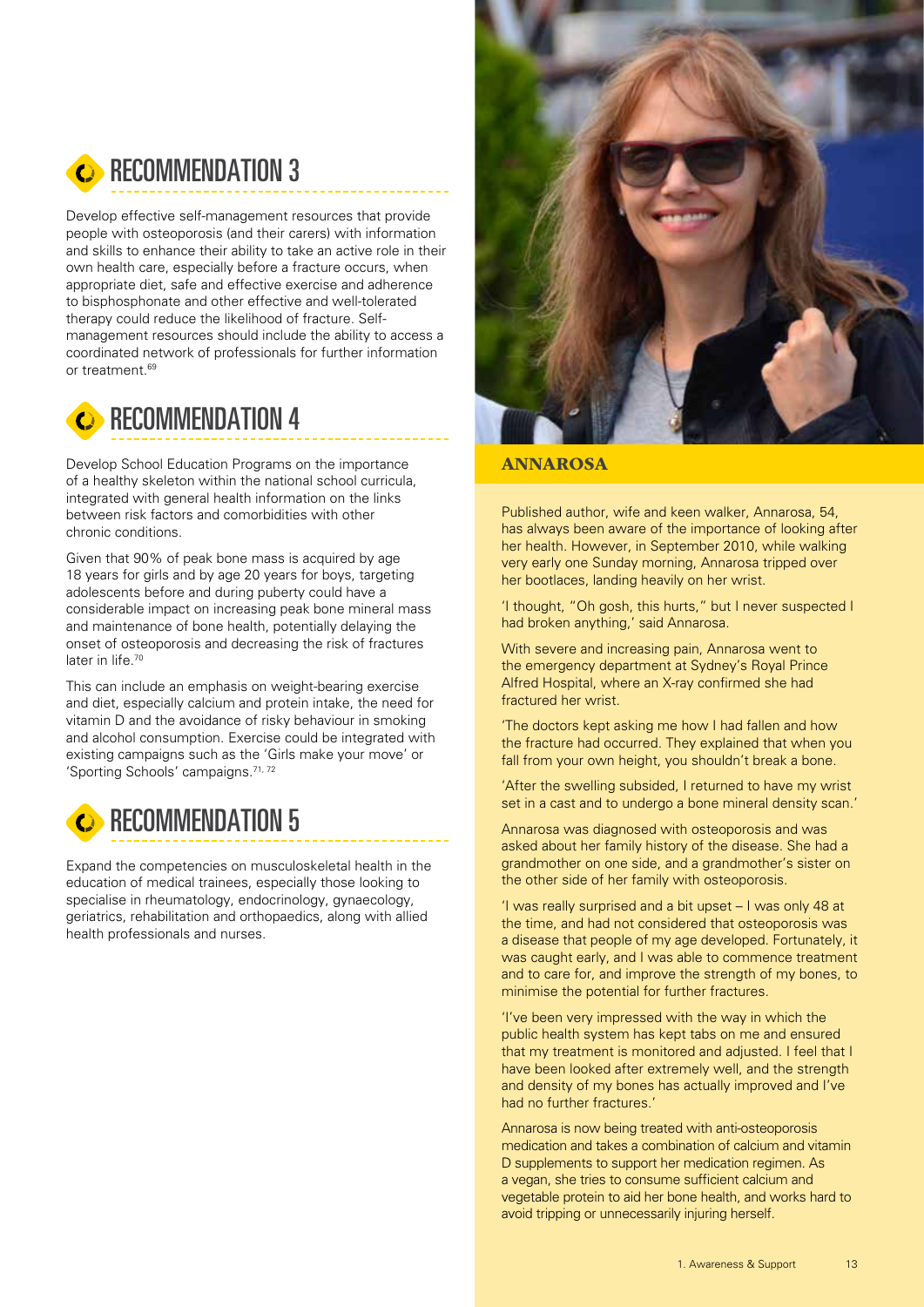

Further develop GP engagement programs to:

- **a.** enable them to identify patients at risk, including men, and then have them investigated and treated for osteoporosis. This includes the need for a clinically proven, government certified fracture risk calculator developed for the Australian context. There is an urgent need for updated GP guidelines to address the diagnosis and treatment of osteoporosis.
- **b.** address osteoporosis in the context of comorbidities and ageing. The management of people with multimorbidities 'requires greater planning and coordination by GPs and their teams'73 as 'management of one disease can often contribute to poorer outcomes of a co-existing disease'.74 There is an urgent need for GP guidelines to address the management of osteoporosis in patients with multimorbidities and the complexity of clinical decisionmaking in these patients. GPs should be encouraged to follow-up patients to monitor the use of medications that increase the risk of falls and/or fracture.75
- **c.** highlight their role in prevention and treatment.
- **d.** address challenges around long-term treatment adherence and minimising side effects.
- **e.** provide reassurance to patients about the safety of treatment.



Develop accredited 'Continuing Medical Education' programs, in partnership with professional bodies, to assist in educating health care professionals (GPs, radiographers, nurses, exercise physiologists, pharmacists, physiotherapists, occupational therapists, etc) on the issues of bone fragility.

### RECOMMENDATION 8

Develop a research program that includes:

- How clinical research translates into the community setting, including how people respond to treatment modalities, the types of medication they take and the degree to which they adhere to treatment, the factors that motivate people to seek help and treatment and the obstacles that prevent them from presenting for treatment, and the effects that treatment has on patients' quality of life.
- Why are most education-based programmes for GPs ineffective? New education tools and resources should be implemented and assessed.
- Evaluation of which awareness-raising strategies promote behaviour change; how widespread that change is; and whether any improvement is seen in the bone health status of target audiences.
- How messages of bone health might be incorporated in general health awareness programs used for other chronic diseases. What can be learned from what has been done and what has worked in other chronic disease prevention programs? What successful social marketing campaigns for specific diseases (such as diabetes, breast cancer, substance use, HIV/AIDS, and issues such as traffic safety) or for specific populations (eg youth, or men) can serve as models for the field of bone health?76
- The feasibility and impact of population-based strategies.<sup>77</sup>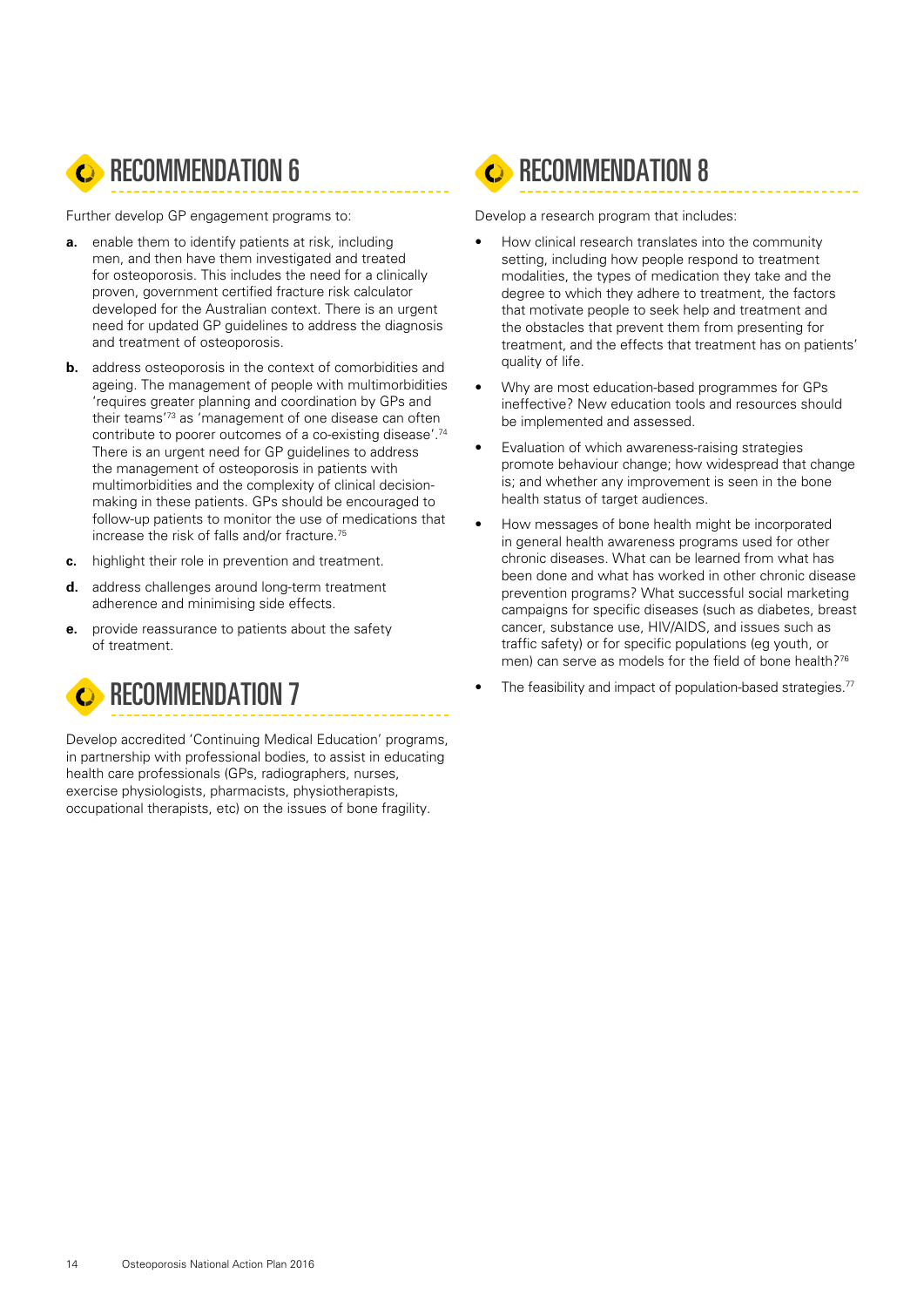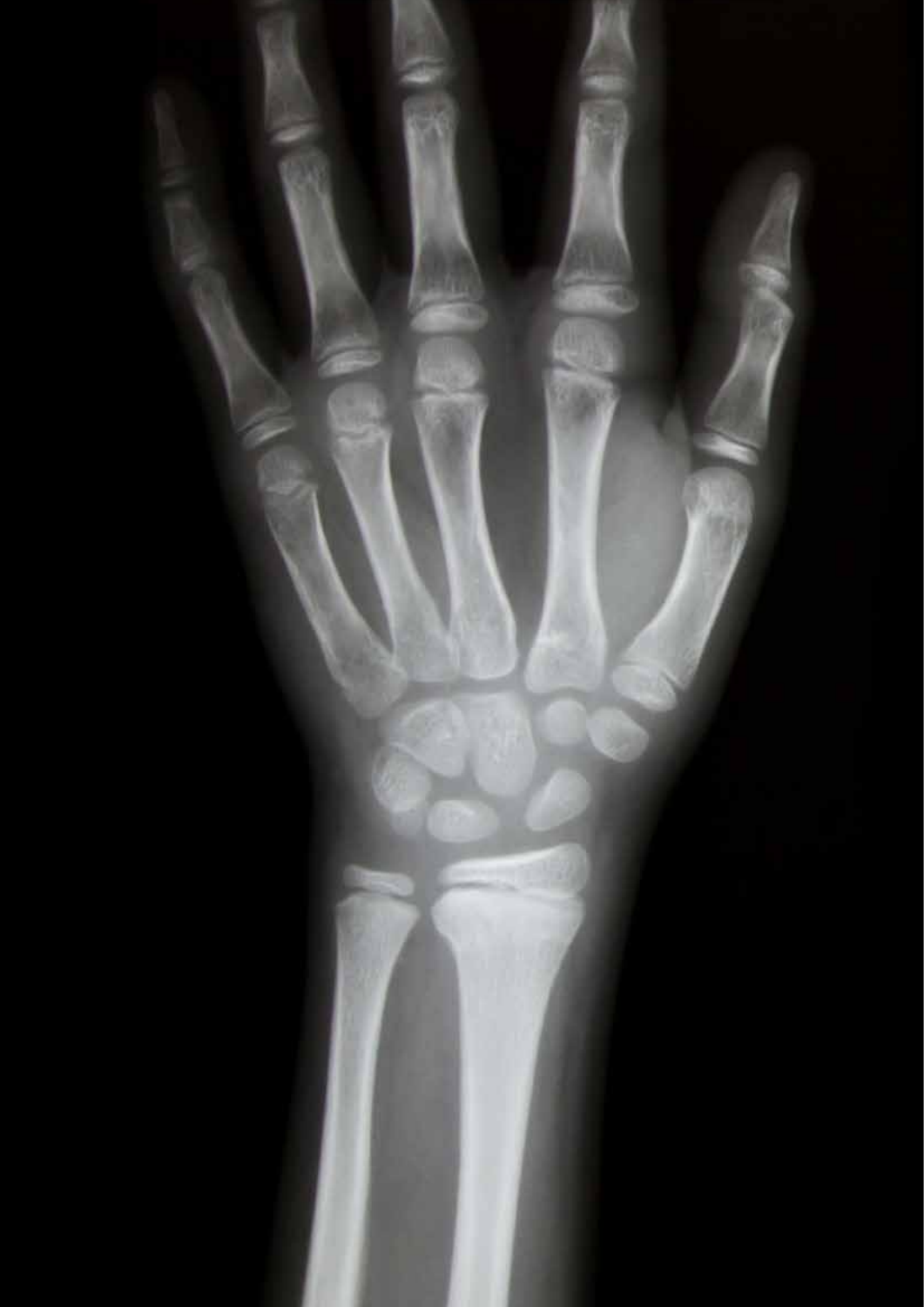# 2. PREVENTION & TREATMENT

Osteoporosis remains under-diagnosed and under-treated in Australian primary care, with as many as 80% of postmenopausal women and 90% of men going untreated despite having presented with a fragility fracture.<sup>78, 79</sup> In the Australian BoneCare study of more than 88,000 postmenopausal Australian women attending primary care physicians, 29% reported at least one low-trauma fracture after menopause. However, less than one-third of these women were on specific treatment for osteoporosis, and only 40% were ever told they had osteoporosis.<sup>80</sup> This represents an example of the gap between evidence and clinical practice.<sup>81</sup>



Remove obstacles to closing the knowledge–practice gap in primary care to:

- **a.** improve the recognition and assessment of risk (including previous fracture),
- **b.** include fracture risk assessment in the proposed integrated health assessment checks,
- **c.** expand criteria for access to subsidised DXA scans to include diabetes mellitus, systemic lupus erythematosus, HIV and its treatment, and cancer-related bone disease, for men and women from 50 years of age,
- **d.** empower GPs to give appropriate treatment and advice,
- **e.** improve access to Medicare-subsidised medication to treat osteoporosis, physiotherapy and exercise programs.

The reasons for the under-diagnosis of osteoporosis and even lower rates of treatment are complex. A primary reason is that many physicians (and people themselves) do not recognise a first fracture as osteoporotic and so fail to initiate investigation or treatment for osteoporosis. A first fragility fracture should be the trigger for assessing, treating and offering lifestyle advice to reduce a person's risk of further broken bones.<sup>88</sup>

Other reasons can be a general lack of awareness of osteoporosis by both the patient and the doctor, or the low priority of osteoporosis in the competition with other comorbidities, particularly in the elderly.

There are also confusing messages about osteoporosis and its treatment, ie that 'osteoporosis is not a disease, it's just about ageing', or that treatments don't work or have severe side effects, etc. In some locations, particularly in regional and rural Australia, diagnosis and treatment are affected by limited access to specialist services, including DXA scanning.

#### DIAGNOSIS AND TREATMENT OF OSTEOPOROSIS

Diagnostic assessment for osteoporosis should consist of a thorough medical history, clinical examination, a fracture risk assessment including using a validated fracture risk calculator such as FRAX®,<sup>82</sup> Monash Osteoporosis Risk Score (MORS),<sup>83</sup> or the Garvan-developed calculator.<sup>84</sup> At the predefined set of risk factors for each calculator, women older than 50 years and men older than 70 years should be followed up by a subsidised measurement of bone mineral density (BDM) by Dual X-ray Absorptiometry (DXA scan) at spine and hip and, if applicable, laboratory tests and radiographs of the thoracic and lumbar spine.<sup>85</sup>

Major clinical risk factors are age, sex, previous fragility fracture, particularly of the hip, wrist and spine and falls history. Increased risk is indicated by low body mass index (less than 19kg/m2 ), family history, current glucocorticoid (anti-inflammatory steroid) treatment, current smoking and alcohol intake of three or more units daily.<sup>86</sup> Secondary risk factors include rheumatoid arthritis, hormone imbalances (including those caused by cancer treatment), prolonged immobility, organ transplantation, diabetes mellitus, hyperthyroidism, gastrointestinal disease, chronic liver or kidney disease, chronic obstructive pulmonary disease, epilepsy, systemic lupus erythematosus or HIV.<sup>87</sup>

If the patient is confirmed to have osteoporosis by DXA scan showing low bone density, then anti-osteoporosis drug treatment should be offered.89 Anti-osteoporotic medication is recommended for patients with a fragility fracture, for those aged 70 years or over with a low bone density on DXA scan, or for those who are currently taking prolonged high-dose corticosteroids.90

Therapy can also be commenced in patients with prevalent vertebral fractures or non-vertebral fragility fractures without a DXA scan if this is felt to be inappropriate or impractical.<sup>91</sup> Having a low bone density, however, is only one of a number of risk factors for fragility fractures.<sup>92</sup>

For those with osteoporosis, management strategies incorporate bone-strengthening lifestyle choices, as well as the use of medications, such as oral or intravenous bisphosphonates or denosumab, that can help maintain or improve bone density<sup>93</sup> and reduce the risk of both spinal and non-vertebral fractures. Despite high-level evidence for effectiveness, safety and cost effectiveness, less than 30% of Australian women and even fewer Australian men with osteoporosis (even those with fragility fractures) are being managed appropriately.<sup>94</sup>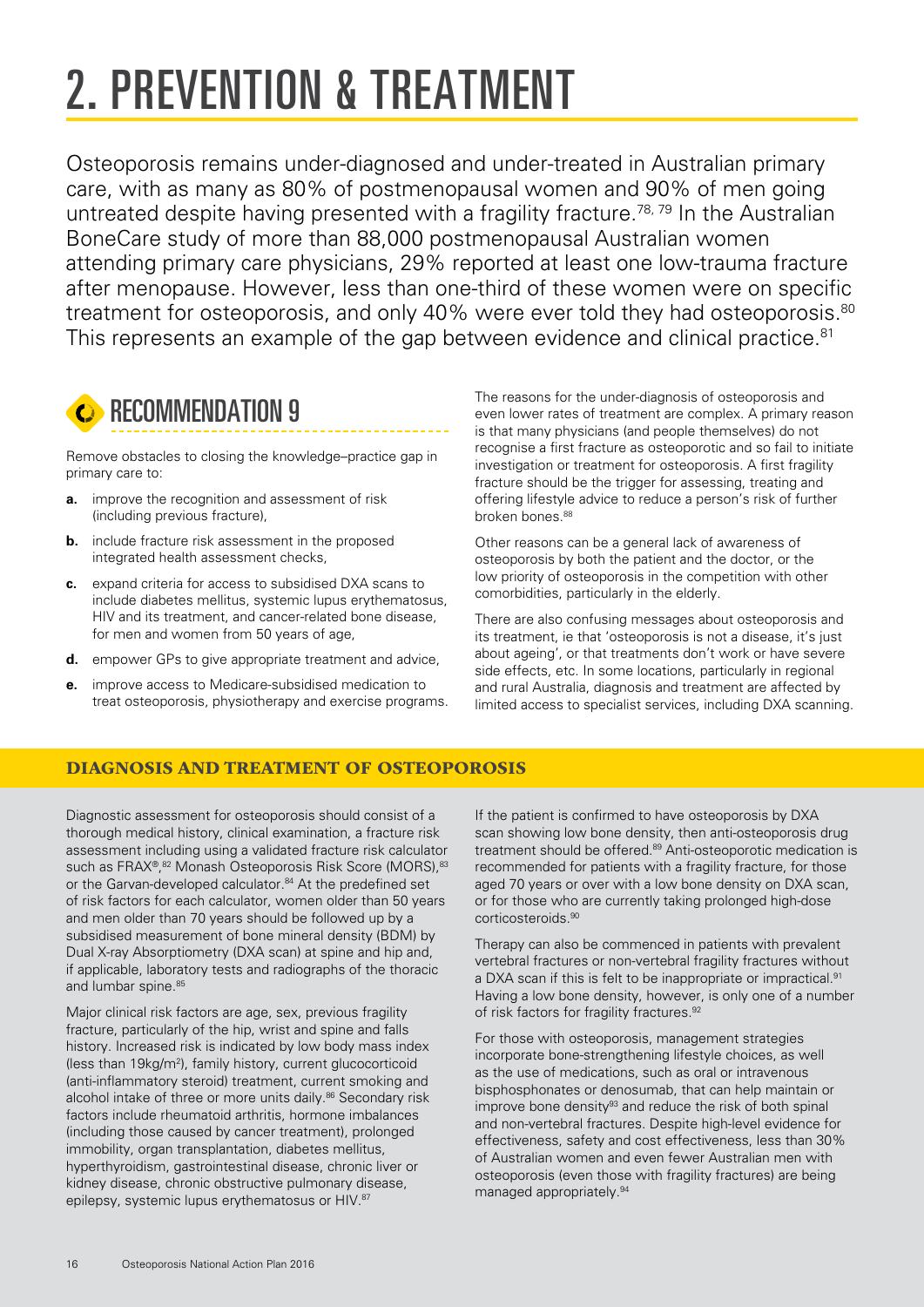Systematic approaches using either fracture risk calculators such as FRAX, MORS, or the Garvan fracture risk calculator, and multidisciplinary approaches, including family doctor liaison, have improved rates of treatment, but greatly increased levels of both diagnosis and treatment of osteoporosis, with multifaceted and systems-based approaches, such as inclusion of fracture risk in the proposed integrated health assessments, are still needed. 95, 96

One issue specific to densitometry screening may be the lack of Medicare reimbursement for bone densitometry scans for some patients, and gap fees. The range of rebatable scans and treatment should be expanded to include men and women from 50 years of age with diabetes mellitus, epilepsy, systemic lupus erythematosus, HIV or cancer-related bone disease.

In general, advice also needs to be provided to help people address their modifiable risk factors (diet, exercise, smoking, alcohol), as part of both the treatment and prevention of osteoporosis.97 General practitioners should provide postmenopausal women and older men at risk of, or diagnosed with osteoporosis, with access to education, psychosocial support and encouragement to seek support from appropriate sources according to individual needs.<sup>98</sup>





#### **JENNY TRACY**

Jenny Tracy was only 27 years old when she was diagnosed with osteopaenia (low bone density) following a car accident which left her with a fractured C1 vertebra. She was working as a paediatric nurse in the local hospital at Dubbo.

That was in 1988 and since then Jenny has become a mother to Zoe (8 years old) and Angus (5 years old). 'I work three days a week and run a small farm, so life's pretty hectic', said Jenny.

Until her accident, Jenny had been in good health, growing out of her childhood asthma and epilepsy.

'Both my 75-year-old mum and 48-year-old sister have osteoporosis and receive treatment for it. My sister also has had a fractured neck of femur requiring surgery at age 45.'

'I consider myself pretty fit and healthy. I ride horses and compete on a monthly basis. I do take calcium tablets daily as I'm a little nervous that a fracture isn't far away. I have had no other treatment.

'I have been to see various doctors and specialists about osteoporosis, but never got clear information about how I should be treated, which I found really frustrating. This why I don't take anything.

'Comments I received were "It's up to you if you want treatment, you haven't had a real fracture so you don't have osteoporosis. Just because your mum and sister have it doesn't mean you'll get it …".

'No-one really seems to know how to treat young osteopaenic patients. I breast fed both my children and was told I should stop breastfeeding when my baby was 8 months old because of my osteopaenia. I continued to feed him till he weaned himself at 13 months old. Once again, I couldn't get a clear answer on the effects of breastfeeding.'

'I would like to see someone who is confident in giving advice and treating early onset osteoporosis.'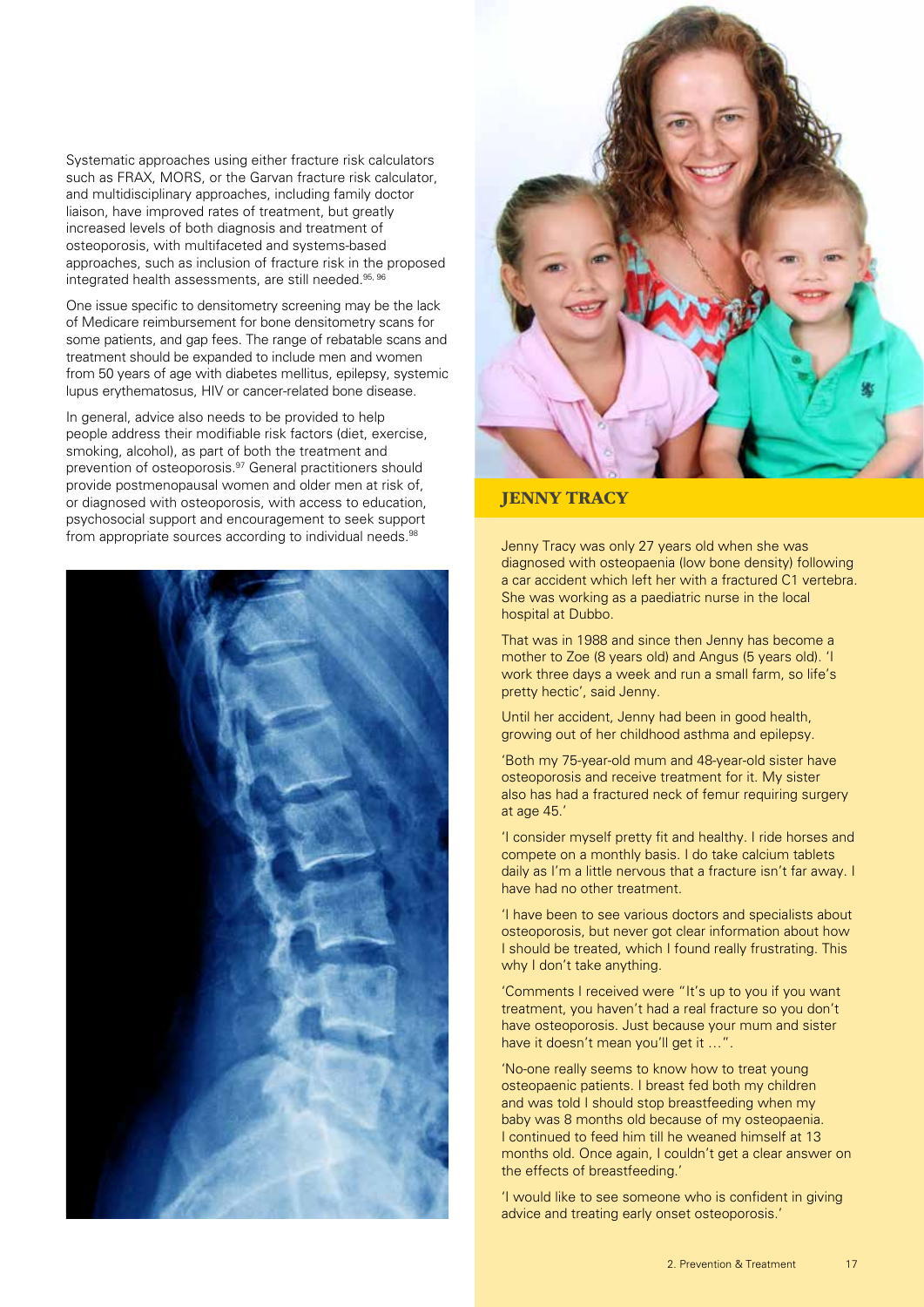

Drive the implementation and funding of Fracture Liaison Services (FLS) in the hospital and primary healthcare setting to prevent further fractures, including engaging with the Department of Veteran Affairs and Primary Health Networks.

Individuals who have suffered a first fragility fracture are at considerably increased risk of second and subsequent fractures. In the absence of a systematic approach to delivery of secondary fracture prevention, the vast majority of fragility fracture patients do not receive the osteoporosis care that they need.99, 100 Anyone who has experienced a fragility fracture should be managed within a formal integrated system of care that incorporates a Fracture Liaison Service, also known as a Secondary Fracture Prevention Program.<sup>101, 102, 103</sup>



Better coordination and targeting of the information and support provided to people with osteoporosis and their carers, including:

**a.** education on treatments that reduce the risk of fracture and could improve survival, particularly in those groups with the highest risk of fracture (subsequent fracture prevention).

- **b.** the importance of persisting with long-term treatment (education of benefits of treatment versus potential side effects).
- **c.** a Medicare-covered dental check-up prior to treatment with oral bisphosphonates for high-risk groups (those with other chronic conditions, or people on cancer treatment, etc),<sup>115</sup> along with the treatment of any major dental problems (ie those involving surgery). As treatment with oral bisphosphonates is lengthy – 3-5 years – and there is a continued reluctance among the dental profession to perform dental surgery on people being treated with these drugs, in the interests of equity of access, it is important that high-risk groups are able to assess and meet their dental needs prior to commencing treatment.
- **d.** support strategies, including accessing a coordinated Fracture Liaison Service, to assess, inform and maintain contact with people on treatment (offering personalised support strategies and comprehensive helpline); engagement of Medicare and health insurance companies; consumer stakeholder forums and peer support groups; and a better understanding of available services and best practice treatment.

#### FRACTURE LIAISON SERVICES

Fracture Liaison Services (FLS) place a fracture coordinator at their centre and can result in fewer fractures, improvement in the quality of life of patients and cost savings for the health system.104, 105, 106 FLS have been demonstrated to provide clinically effective care in a highly cost-effective manner in a growing number of countries throughout the world.107, 108, 109, 110

The first Facility Level Audit undertaken in 2013 of 116 public hospitals in Australia and New Zealand providing operative intervention for hip fracture, showed that 54% of hospitals provided some form of orthogeriatric care for older orthopaedic patients ranging from a true shared-care model to a consultation-based approach to care. In the 2015 Audit, 68% (81/120) of reporting hospitals had a formal orthogeriatric service in place for people with a hip fracture.<sup>111</sup> Availability of dedicated FLS to cover all types of fragility fractures and not just in the older population, however, remains limited. In 2015, 21% reported access to an FLS, compared with 15% reported in 2013.112 Osteoporosis clinics were available in 40% of hospitals in 2015, compared with 35% in 2013. Combined falls and bone health clinics were available in 18% of hospitals in 2015, only slightly up from 16% in 2013.113 Of those hospitals that reported plans to alter services in 2016, 69% identified barriers to proposed hip fracture service redesign, with funding being the primary barrier, followed by staffing levels, and the politics or culture of the environment.<sup>114</sup>

The 2015 draft *Hip Fracture Care Clinical Care Standard* recommends that a patient presenting to hospital with a suspected hip fracture receives care guided by timely assessment and management of medical conditions, including diagnostic imaging, pain assessment and cognitive assessment.116 Before a patient with a hip fracture leaves hospital, they should be offered a falls and bone health assessment, and a management plan based on this assessment to reduce the risk of another fracture. The patient and their carer should be involved in the development of an individualised care plan for when the patient leaves hospital. The plan includes a summary of any changes in medicines, any new medicines, mobilisation, wound care and function post-injury, recommendations for future fracture prevention and referral to ongoing rehabilitation if clinically indicated. This plan is provided to the patient before discharge and to their general practitioner or ongoing clinical provider within 48 hours of discharge.<sup>117</sup>

All individuals with fracture should be fully assessed for fall risk factors and appropriate interventions to reduce falls should be undertaken.118 Reviewers of the Facility Level Audit felt that the UK NHS NICE Guidelines offered high quality, current and directly applicable recommendations<sup>119</sup> including continued, coordinated, orthogeriatric and multidisciplinary review and discharge planning liaison or integration with related services, including falls prevention, subsequent fracture prevention, mental health, cultural services, primary care, community support services and carer support services.<sup>120</sup>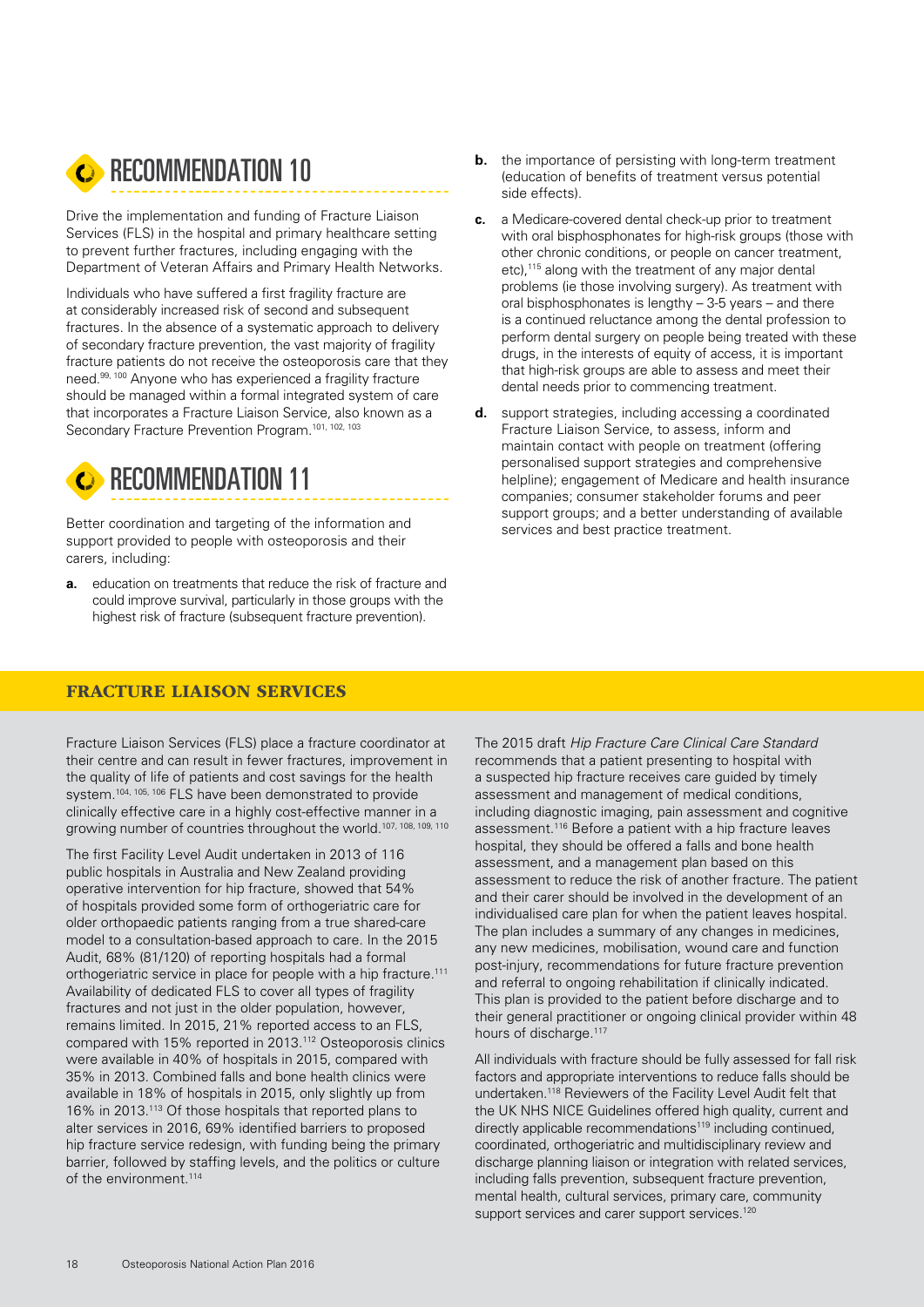#### HIP FRACTURES AND FALLS

Every day, more than 40 Australians will break a hip. Most are aged 65 years or over, and more than half are aged 85 years or over. Virtually all of these people will be admitted to hospital, and most will have some kind of surgery. Two people will die in the hospital, and at least four will need to go into a residential aged-care facility, either while they recover, or permanently. A year later, less than half of those original 40 people will be able to walk as well as they did before the fracture, and another six or seven will have died.121 These fractures can be a source of ongoing pain and disability and are a considerable burden to the community and the Australian health system.<sup>122</sup>

Around 19,000 Australians over the age of 50 years were hospitalised with a hip fracture in 2013–14.<sup>123</sup> Aboriginal and Torres Strait Islander Australians were much more likely than other Australians to be hospitalised for an osteoporotic hip fracture. They were also on average much younger at the time of their fracture.

Most osteoporotic hip fractures result from a fall<sup>124</sup> related to other aspects of ageing including problems with vision, muscle weakness, poor balance, cognitive impairment, a history and/or fear of falling, and the use of medications causing drowsiness or confusion. Extrinsic risk factors include tripping hazards (such as uneven ground, loose rugs or clutter), wet or slippery surfaces, slippery footwear, poor lighting and lack of handrails on stairs. However the weaker the bones, the more likely they are to fracture in a fall. The key strategy is a combined falls and fracture prevention plan, including the prevention and management of osteoporosis.125





#### GWENDA GAUDRY

In 2007 Gwenda Gaudry had surgery to remove her thyroid and at the time was diagnosed with osteoporosis. 'I was 59, living with my partner Jim, and working 20 hours per week,' said Gwenda.

Until this point, Gwenda's health was good and she had had no fractures. Two of Gwenda's sisters also have osteoporosis.

'I started taking Fosamax (alendronate) from 2007 through to 2012, but I began having chest pains, so I was swapped to Actonel (risedronate).

'I had a fall in March 2014 and fractured my pelvic bone and some ribs. I fractured my hip in January 2016.'

In February 2016, Gwenda ceased taking Actonel and had her first Prolia (denosumab) injection. 'I have tolerated both Actonel and Prolia well, with no side-effects.'

'Since my hip fracture I have had wonderful care and followup treatment from Nepean Hospital and their ancillary services. In my case, the services have been great.

'It has been quite a struggle with the pain, but I can see myself slowly improving. I do worry that I may not make a full recovery and I feel self-conscious about my 'slowness of movement' when with company. I don't like it that some of my independence has been reduced.

'I am continuing to work hard at my recovery doing physio and hydro a couple of times a week, but this hip fracture has resulted in me stopping work and led to an earlier than expected retirement.

'I think better awareness and education will help a lot. With better awareness people around and close to me will better understand what I'm dealing with. Keeping your calcium and vitamin D levels up throughout your life is so important.'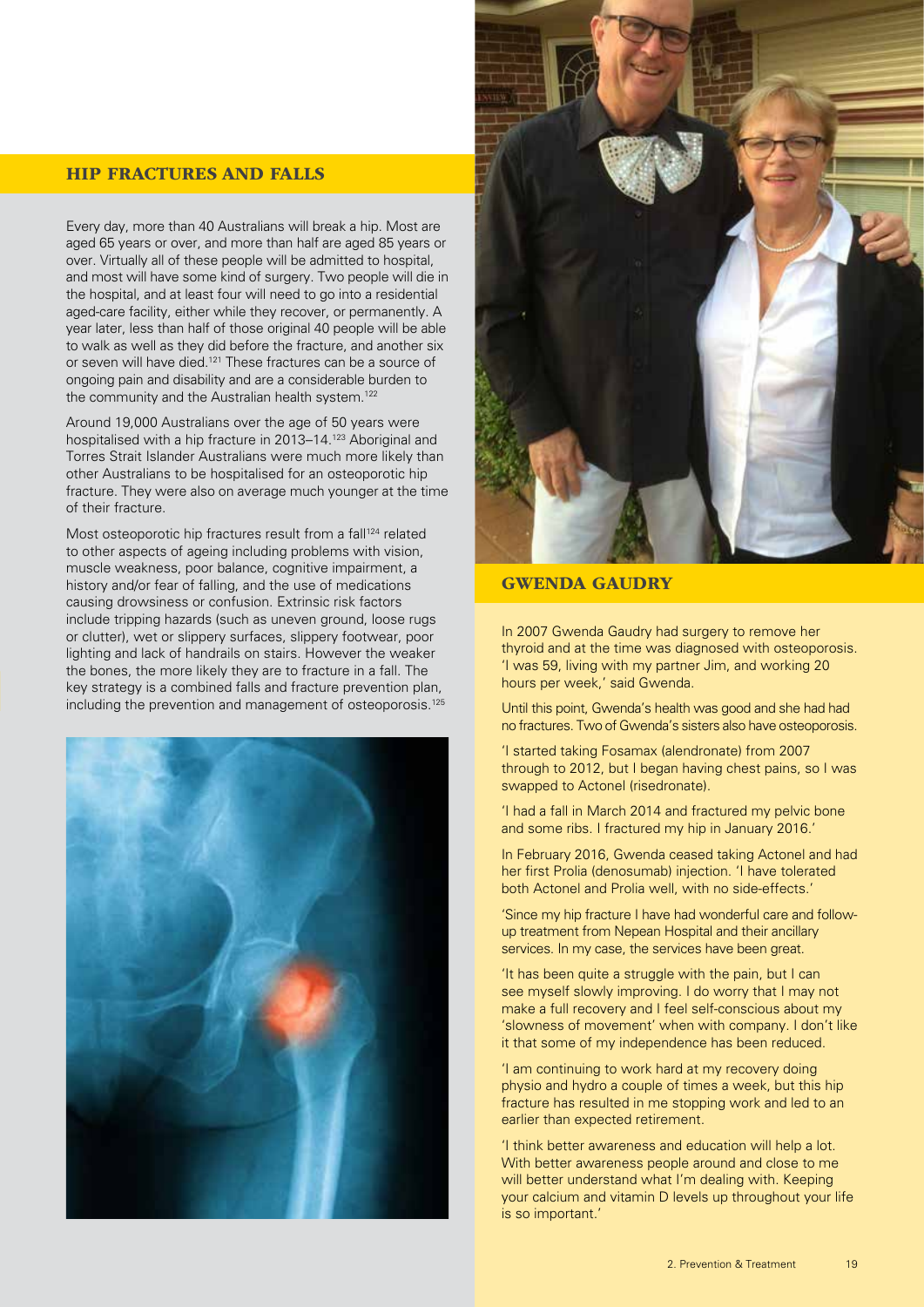

Extend engagement to all health care providers to ensure a real understanding of osteoporosis patients and the support needed for carers and families (eg opportunity to re-engage with dentists, the Australian Dental Association and the Dental Hygienists Association of Australia, on how to address the very low risk of osteonecrosis of the jaw (ONJ) associated with anti-osteoporosis treatment).



Develop a research program that includes a best practice audit for the diagnosis and treatment of osteoporosis and develop metrics to gauge outcomes for people with osteoporosis. Research topics would include:

- Identifying obstacles to, or opportunities for, closing the knowledge–practice gap in primary care, including why the current regime for screening for fracture risk is underutilised.
- Determining whether hospital-based FLS reduce the risk of subsequent fractures compared with standard management. Evidence from observational and smaller cohort studies indicate that FLS reduce the risk of subsequent fracture, however, this has not been proven in a rigorously designed and conducted randomised controlled trial (RCT). This level of evidence is necessary to justify the implementation of FLS across Australia.
- Research into the development and validation of new imaging methods to diagnose osteoporosis.
- Developing fracture-prevention strategies in Australian residential aged-care facilities.126
- Biochemical indices of skeletal turnover have the potential of aiding in risk assessment, as well as for monitoring of treatment. Their utility in clinical practice should be evaluated for use in diagnosis, prognosis and monitoring of treatment.<sup>127</sup>

### **C** RECOMMENDATION 14

Develop a coordinated strategy to talk to state and federal government and the private health insurance industry about:

- Increasing support for streamlined and reimbursed diagnostic tests and treatments for women and men 50 years and over, and
- Broadening the range of triggering risk factors for diagnostic tests and preventative medication.

In Australia, there are conditions associated with reimbursement that sometimes interfere with diagnostic tests and treatments that physicians would normally recommend to their patients, including a lack of clarity around risk factors that indicate Medicare reimbursement for the need for a bone mineral density DXA scan.

In addition to a clear statement of recognition of osteoporosis as a National Health Priority, with incentives for health care providers in primary and secondary care to diagnose and treat osteoporosis, the streamlining of multiagency partnerships is necessary for accessible, cost-effective, integrated falls and osteoporosis care.131

In Australia, current Medicare reimbursement guidelines for a bone mineral density DXA scan includes:

- Pre-existing minimal trauma fracture(s)
- Women and men aged 70 years or over
- Female hypogonadism lasting more than 6 months before the age of 45 years
- Certain medicines prolonged anti-inflammatory steroid (glucocorticoid) treatment
- Secondary causes rheumatoid arthritis, hyperparathyroidism, chronic kidney or liver disease, male hypogonadism, proven malabsorption conditions (including coeliac disease), or conditions associated with excess glucocorticoid secretion or thyroxine excess.128

PBS reimbursement for primary osteoporosis prevention drugs is only for those aged above 70 years who have a T score ≤ -2.5 on a DXA scan, or for those on long term anti-inflammatory steroid use with a T score of ≤ 1.5. Other conditions associated with reimbursement include prior fracture, subsequent fracture prevention, whether the drug is a first- or second-line treatment, and the requirement for an authorisation.<sup>129, 130</sup>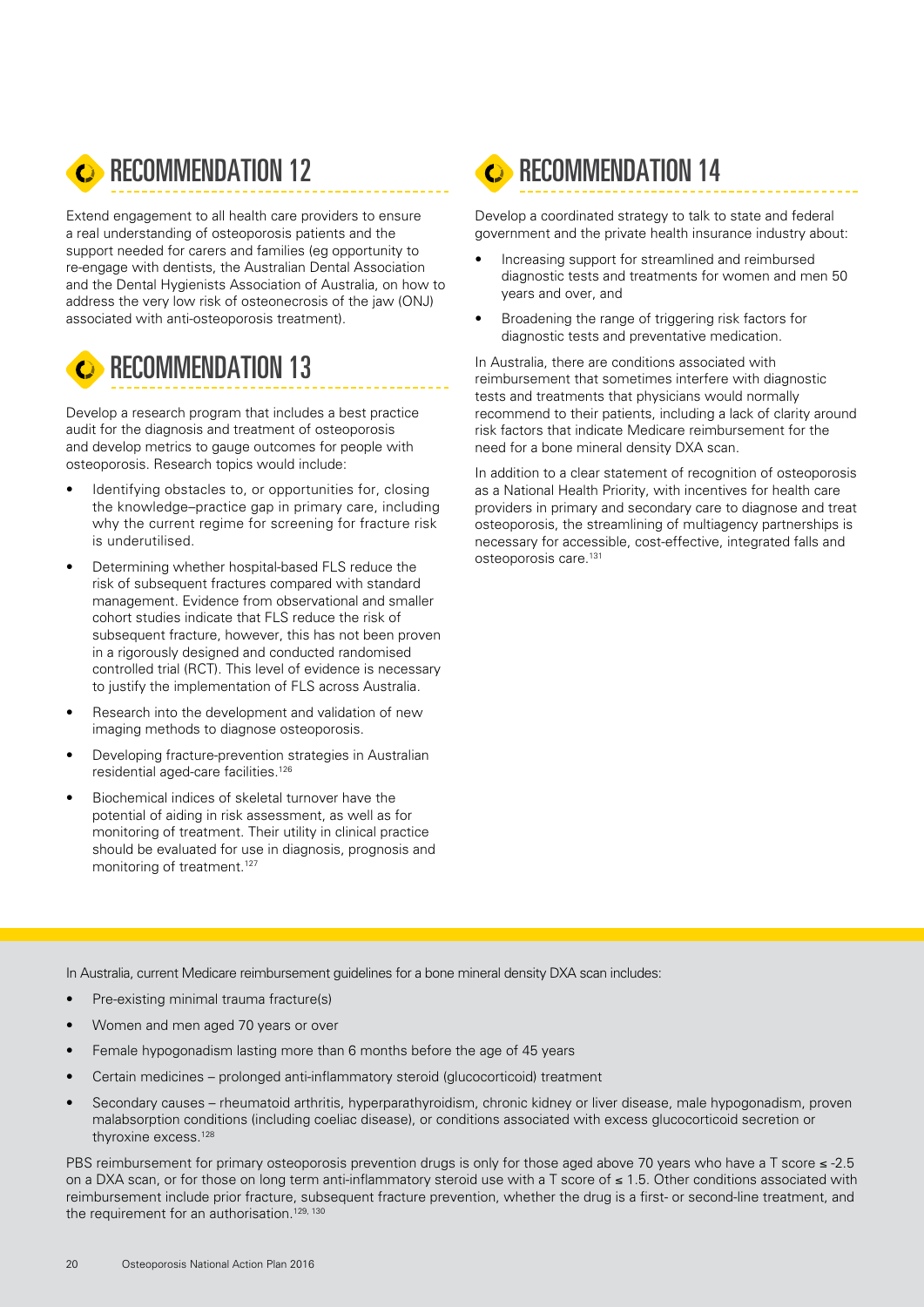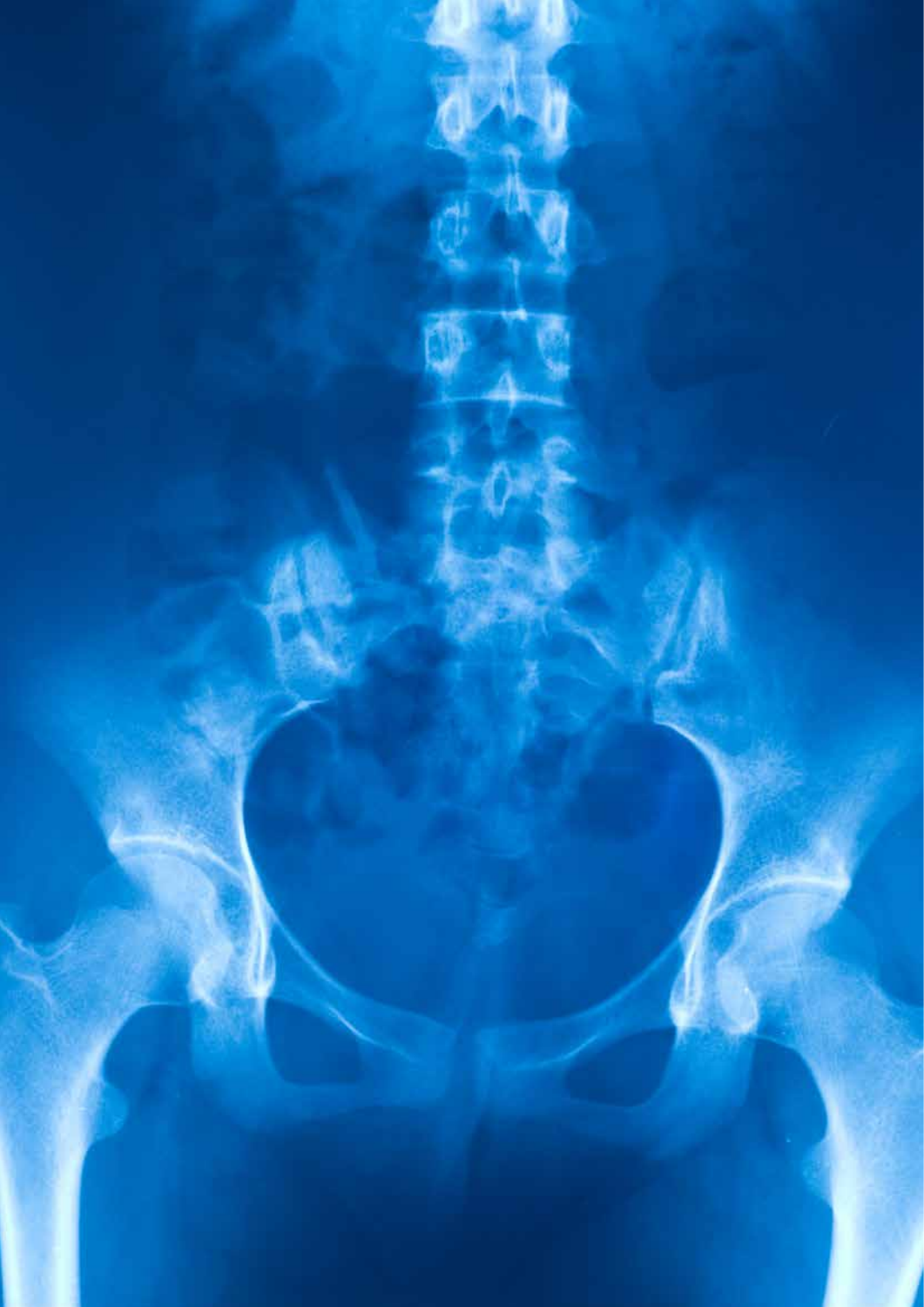# 3. FINDING A CURE

Australia has been a world leader in osteoporosis and bone biology research for more than 40 years. From the Dubbo Osteoporosis project, the world's longest running epidemiological study in both men and women that continues to provide vital data to researchers locally and internationally, to research into osteoporosis resulting from metastatic breast and prostate cancer, Australia's researchers have a well-earned reputation for innovative and critically important translational bone research that impacts directly on individuals with skeletal diseases.

The exceptionally high quality research produced by Australian scientists also attracts the best international collaborators, placing Australia in an enviable position in terms of solving the critical puzzle of how to maintain bone health in an ageing population.

Australian osteoporosis research is in an unprecedented position to take advantage of the latest developments in genomics research and personalised medicine to more rapidly deliver new treatments that will prevent the onset of osteoporosis and improve the lives of Australians living with the disease.



Develop a strategic plan for research into curing osteoporosis.

To cure osteoporosis, we need to be able to replace bone that has been lost in order to prevent fractures. To do this we need to really understand the causes of osteoporosis at a cellular, molecular and genomic level and to develop new drugs that replace bone as it is lost.

We need to develop agile multi- and interdisciplinary approaches to curing osteoporosis. This will include expertise in genomics, big data analysis, systems biology, computational science, chemistry, engineering, along with biology and medicine.

We need a unified approach to reduce duplication of efforts and identify opportunities for greater collaborations, nationally and internationally, and to create a critical mass of researchers working in large groups, linked to greater resources to deliver greater impact.

The Australian bone research community has a well-deserved international reputation.

Australian research highlights include:

- The discovery of parathyroid hormone-related protein (PTHrP) - a key regulator of calcium in the skeleton, from which an analogue has recently been developed to treat osteoporosis.
- The discovery that our genes significantly control the bone mass has led to studies worldwide to identify new genetic pathways that control our skeleton. The internationally linked Australian Osteoporosis Genetics Consortium has identified genetic variants that can increase the risk of having osteoporosis by up to 56% and increase the risk of all types of fractures by 60%.
- The unique Dubbo Osteoporosis Epidemiology Study, at 27 years the longest running study of osteoporosis in men and women to identify and predict risk and adverse outcomes (including premature mortality). From 1989 the population-based Geelong Osteoporosis Study has also been used to describe the burden of osteoporosis in the general population and to identify risk factors for fracture.
- Innovative studies that have shown how glucocorticoids (cortisone) negatively affect bone.
- New state-of-the-art imaging research that has given us a new understanding of the porosity of cortical bone and how this reduces its strength.
- Research that has shown that advanced breast and prostate cancers, which have travelled to the bone, and myeloma (a cancer which forms in the bone marrow) have dramatic effects on the skeleton, breaking it down or causing bone to form where it shouldn't. Studies have revealed that bone acts as a reservoir for dormant cancer cells which when awakened cause new active growing cancers that are very difficult to cure and cause devastating fractures.
- An increase in major international collaborations with Australian researchers working with and leading consortia addressing critical questions in osteoporosis research. These include the Genetics Factors of Osteoporosis consortium and the Wellcome Trust Origins of Bone and Cartilage Program.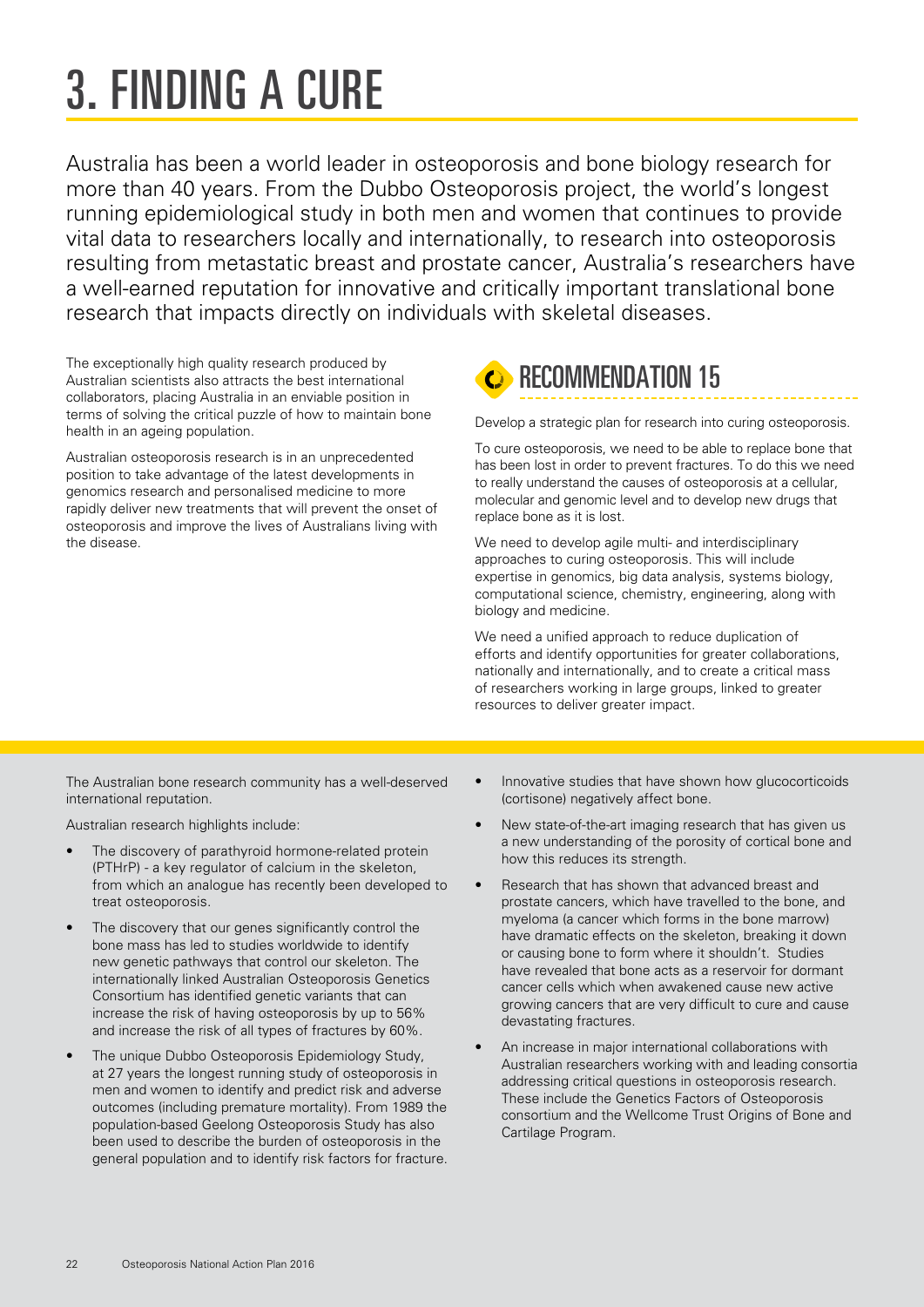

Develop new bone anabolic drugs that actually build new bone to treat osteoporosis.

We currently have drugs that stop further bone loss, but they don't increase the amount of bone. We need to develop drugs to replace lost bone and improve bone quality to prevent fragility fractures. This will require:

- Understanding the critical cellular and molecular pathways that control bone strength
- Development of new drugs that target regulators of bone strength to make new bone and improve bone quality



Develop the tools to evaluate new bone building drugs, including response to treatment.

We need the tools from bone biomarkers in the broadest sense, through to new kinds of imaging to understand if and how new treatments are effective.

We also need tools to identify those who will benefit from specific interventions, such as genomic or pharmacogenomics approaches, as well as better ways to evaluate new drugs in preclinical trials.



Prostate cancer metastasis to bone. Courtesy Bone Biology Division, Garvan Medical Research Institute..



#### CHRISTINE RYAN

When Christine Ryan was diagnosed with breast cancer in 2015, she focused on getting well, with chemotherapy, radiotherapy, Herceptin infusions every three weeks and a five-year course of Letrozol.

'Prior to treatment for breast cancer, my only other health issues were a hiatus hernia and a fracture from a foot injury in 2011,' said Christine.

As part of her breast cancer treatment, in early 2016 Christine's oncologist referred her to an endocrinologist and x-rays of her thoracic and lumbar spine showed osteopaenia.

Christine was 61 at the time, living on her own and running her retail consulting business. Christine also works with her dog as part of volunteer therapy at the Sydney Children's Hospital, Randwick and Prince of Wales Hospitals.

'Although my oncologist prescribed calcium and vitamin D supplements, I'm still concerned about the impact of Letrozol on my bone density down the track.'

The endocrinologist prescribed six-monthly Prolia (denosumab) injections from March to protect her bones, but Christine is not entitled to a Medicare subsidy and pays \$400 for each injection.

Christine's sister was recently also diagnosed with breast cancer and will shortly begin Letrozol. Her mother developed a significant curve to her spine in the later stages of her life.

While Christine is feeling well and confident that her breast cancer is behind her, she is concerned to protect her bones from the impact of her cancer drugs.

'Other than cursory discussions on the benefits of exercise to counter loss of bone density, there has been no support in this regard. At the Epworth Hospital in Victoria there is a post breast cancer treatment rehabilitation program which includes nutrition and exercise physiology to target the impact of cancer drugs on bone density.

'In Sydney, however, I haven't been able to find an exercise physiologist to help me. Given the negative impact that Letrozol will have on my bones, I find the lack of this kind of treatment in NSW very worrying.

'I would dearly love some guidance in terms of nutrition and an exercise plan specifically addressing the impact of Letrozol on my bone density over the next five years. As it is, I rely on Professor Google to develop my own plan.'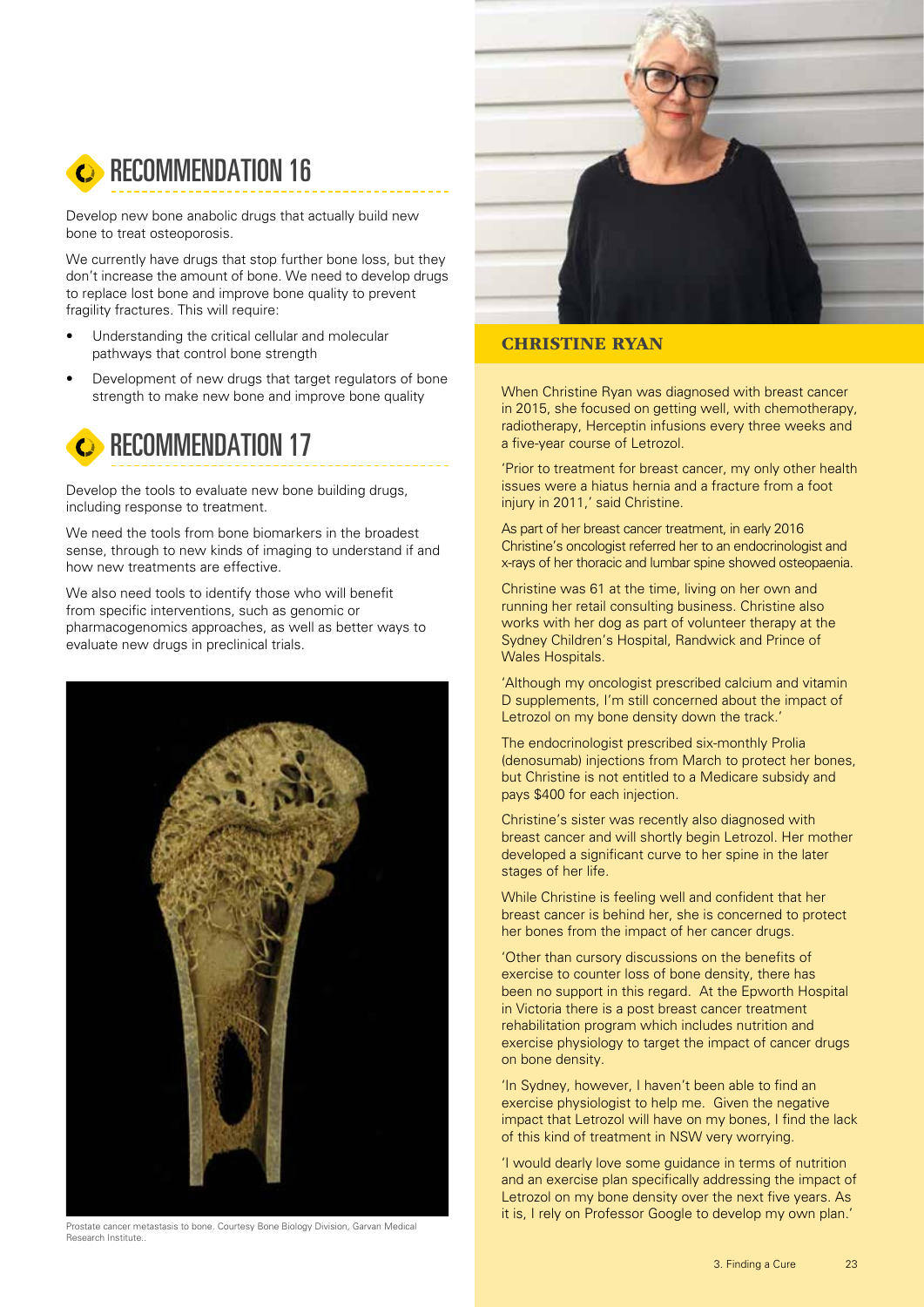

#### PROFESSOR BRUCE ARMSTRONG AO

In 2005, aged 61, Professor Bruce Armstrong had a chest x-ray for suspected pneumonia that showed 'mild osteoporosis' with some damage to the spine.

'Until that point, apart from some episodes of pneumonia and a slightly irregular heartbeat, my health had been excellent,' said Bruce. 'I was not aware of any trauma that might have caused the damage to the spine or of any back pain.'

No treatment was suggested at the time, and although Bruce was advised in 2007 that he 'should do something about the osteoporosis', it still wasn't a priority. Only when a bone mineral density (BMD) test in 2015 showed worsening osteoporosis did Bruce agree to go on an 18-month course of teriparatide (to replace lost bone), with a combination of much increased dietary calcium, some use of calcium tablets and a regular program of weight-bearing exercise.

'My mother had increasing back deformity during the last 10-20 years of her life, which could only have been due to osteoporosis, and my older sister also has osteoporosis and has been taking calcium and bisphosphonates (to prevent bone loss) for a number of years.

'I am now fit and healthy, physically active and largely free of any back discomfort. Apart from the spinal damage, I have had no fractures.

'I qualified in medicine and work in medical research, but somehow, I never really took seriously the potential impact of osteoporosis on my health until the specialist told me in October 2015, then age 71, that I had the spine of a 90-year-old!

'I suspect that I have had a low to very low calcium intake for all of my adult life until now and I always believed that aerobic exercise was sufficient to keep me healthy. If this was my level of ignorance, even though I've had medical training, what can we expect in the general community?

'While there are many things that might be done to improve the situation, raising awareness of the risk and how to reduce it, is the highest priority. I also strongly support initiatives that ensure that people who have had a fragility fracture, don't have subsequent ones.'



Develop partnerships between researchers in oncology, endocrinology, immunology and other fields into comorbidities and secondary causes of osteoporosis, including cancer-induced bone loss.

People with osteoporosis often have multimorbidities, including muscle weakness, cardiovascular diseases, hypertension, diabetes mellitus, metabolic syndrome and osteoarthritis, to name a few. On average, a person with osteoporosis has three co-diseases, the presence of which contribute to worsen the patient's bone health. Many of these diseases are related through environmental exposure and common genetic factors. Interdisciplinary research is needed to construct a network map of co-morbidities associated with osteoporosis and to determine shared risk factors, environments and genetics, for co-occurrence of diseases.



Develop a translational strategy to see new drugs are quickly made available to the community.

As a matter of urgency we need partnerships with the pharmaceutical industry to test new and pre-existing drugs that may be repurposed to improve bone health.

We need new trial designs to rapidly transition new and repurposed drugs into clinical research programs to benefit patients.

We also need partnerships with professional bodies and consumer organisations to mobilise the wider community to take up these new drugs to protect Australians from osteoporosis.



Develop a funding stream to ensure the necessary long-term research that will cure osteoporosis.

We need to develop a national strategy to raise government and community funds to specifically fund osteoporosis research in Australia. This would include activities ranging from leveraging the new Medical Research Future Fund, through raising levels of philanthropy to support osteoporosis research, to utilising novel methods of raising research funds such as crowdsourcing using social media.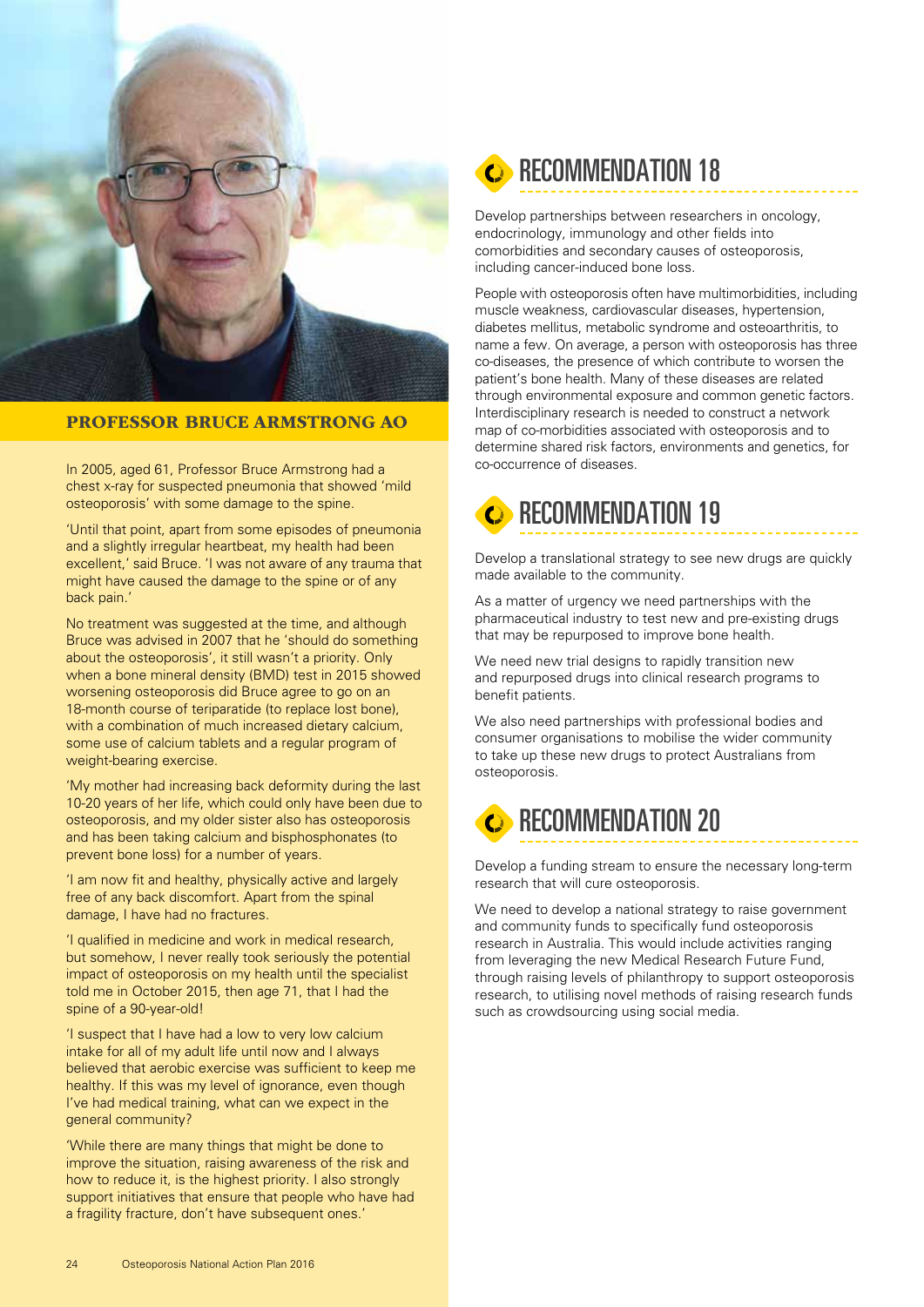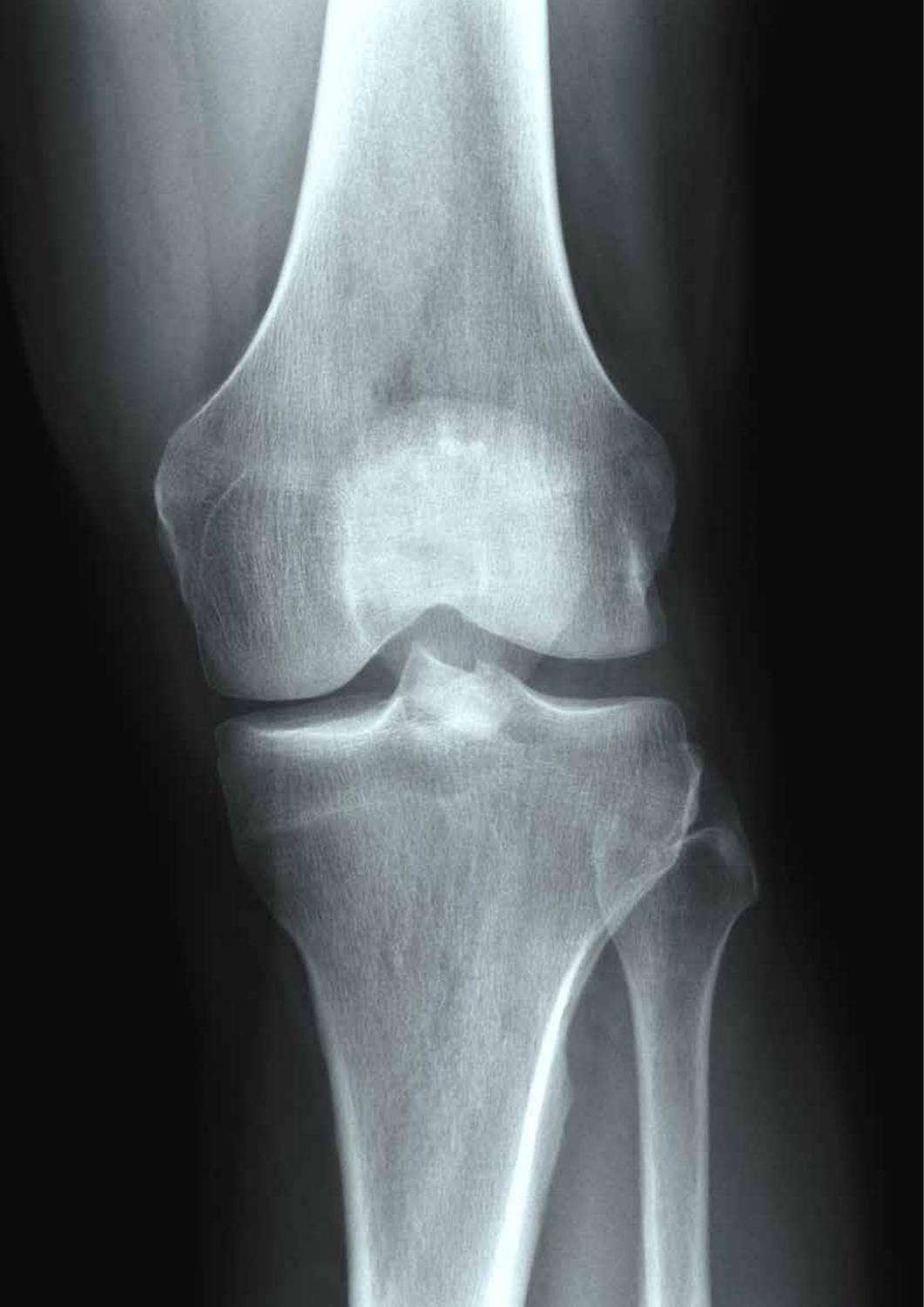## ENDNOTES

- 1. PR Ebeling, *Osteoporosis in Men: Why Change Needs to Happen*, ed P Mitchell, International Osteoporosis Foundation, Switzerland, 2014, p2.
- $\overline{2}$
- 3. JR Center, TV Nguyen, D Schneider et al, 'Mortality after all major types of osteoporotic fracture in men and women: an observational study', *Lancet,* 1999, 353: 878-82.
- 4. PR Ebeling, *Osteoporosis in Men,* p2.
- 5. Garvan Research Foundation, *PROMIS: Prostate Cancer Metastasis*, Garvan Research Foundation, Sydney, 2015.
- 6. PR Ebeling, *Osteoporosis in Men*, p3.
- 7. Australian Institute of Health and Welfare (AIHW), '4.2 Chronic disease – Australia's biggest health challenge', *Australia's Health 2014,* Australia's Health Series No 14, Cat No AUS 178, AIHW, Canberra, 2014, p2.
- 8. PR Ebeling, *Osteoporosis in Men*, p3.
- 9. Ibid, p2.
- 10. Australian Institute of Health and Welfare, <http:// www.aihw.gov.au/osteoporosis/> (Accessed 06/04/2016).
- 11. National Coalition for Osteoporosis and Related Bone Diseases, *National Action Plan for Bone Health: Recommendations from the Summit for a National Action Plan for Bone Health*, National Coalition for Osteoporosis and Related Bone Diseases, US, 2008–2009, p6.
- 12. PR Ebeling, *Osteoporosis in Men,* p2.
- 13. National Osteoporosis Society, *Strategic Plan 2013–2017*, National Osteoporosis Society, Bath, UK, 2012, p7.
- 14. National Coalition for Osteoporosis and Related Bone Diseases, *National Action Plan for Bone Health*, p6.
- 15. JA Kanis, M Stevenson, EV McCloskey et al, 'Glucocorticoid-induced osteoporosis: a systematic review and cost-utility analysis', *National Institute of Health Research Health Technology Assessment Programme: Executive Summaries*, UK, 2007, 11(7).
- 16. MJ Seibel, MS Cooper and H Zhou, 'Glucocorticoidinduced osteoporosis: mechanisms, management, and future perspectives', *Lancet Diabetes Endocrinology*, September 2013, 1(1): pp59–70.
- 17. National Institute of Health Research (NIHR) Health Horizon Scanning Centre, 'Denosumab for glucocorticoid- induced osteoporosis', NIHR Health Horizon Scanning Centre, 2014, ID 6329, p3.
- 18. Australian Institute of Health and Welfare, Osteoporosis <http://www.aihw.gov.au/osteoporosis/ what-is/> (Accessed 06/04/2016).
- 19. PR Ebeling, RM Daly, DA Kerr et al, 'Building healthy bones throughout life: an evidence-informed strategy to prevent osteoporosis in Australia', A white paper resulting from the outcomes of the Osteoporosis Australia Summit, 20 October 2011, *Medical Journal of Australia,* Open 2 (Supplement 1), Feb 2013, pp1–46.
- 20. SJ Petty, LM Paton, TJ O'Brien et al, 'Effect of antiepileptic medication on bone mineral measures', *Neurology*, 2005, 65(9): pp1358–1365.
- 21. JS Bell, N Blacker, S Edwards et al, 'Osteoporosis' Pharmacological prevention and management in older people', Focus Bones reprinted from *Australian Family Physician,* 2012, 41(3): p110.
- 22. Australian Institute of Health and Welfare Osteoporosis <http://www.aihw.gov.au/osteoporosis/ who-gets/> (Accessed 6/04/2016). See also, Australian Institute of Health and Welfare, *Estimating the prevalence of osteoporosis in Australia*, Cat no PHF 178. AIHW, Canberra, 2014, pvi.
- Australian Institute of Health and Welfare, Osteoporosis, 2016 <http://www.aihw.gov.au/ osteoporosis/who-gets/> (Accessed 6/04/2016).
- 24. Ihid
- 25. JJ Watts, J Abimanyi-Ochom and KM Sanders, *Osteoporosis costing all Australians: A new burden of disease analysis—2012 to 2022*, Osteoporosis Australia, Sydney, 2013, p2.
- 26. PR Ebeling, RM Daly, DA Kerr et al, 'Building healthy bones throughout life'.
- 27. MJ Henry, JA Pasco, GC Nicholson and MA Kotowicz 'Prevalence of osteoporosis in Australian men and women: Geelong Osteoporosis Study', *Medical Journal of Australia,* 2011, 195: pp321–2.
- 28. A Mithal, PR Ebeling and C Kyer, *The Asia-Pacific Regional Audit: Epidemiology, costs & burden of osteoporosis in 2013*, eds CK Jagait, L Mistell, and D Pierroz, International Osteoporosis Foundation, Switzerland, 2013, p1.
- AN Tosteson, RT Burge, DA Marshall and R Lindsay, 'Therapies for treatment of osteoporosis in US women: cost-effectiveness and budget impact considerations', *American Journal Management Care* 2008, 14: pp605–15 in National Coalition for Osteoporosis and Related Bone Diseases, *National Action Plan for Bone Health*, p1.
- 30. New South Wales Agency for Clinical Innovation Musculoskeletal Network, *NSW Model of Care for Osteoporotic Refracture Prevention,* Chatswood, NSW, 2011, p16.
- 31. Department of Health, Western Australia, *Osteoporosis Model of Care*, Health Networks Branch, Department of Health, Western Australia, Perth, 2011.
- 32. PR Ebeling, *Osteoporosis in Men*, p2.
- 33. D Bliuc, ND Nguyen, TV Nguyen, et al, 'Compound risk of mortality following osteoporotic fracture and refracture in elderly women and men', *Journal of Bone and Mineral Research,* 2013, 28: pp2317-24.
- 34. Australian Institute of Health and Welfare, Osteoporosis <http://www.aihw.gov.au/osteoporosis/ what-is/> (Accessed 05/04/2016).
- 35. JJ Watts, J Abimanyi-Ochom, and KM Sanders, *Osteoporosis costing all Australians*, p34.
- 36. Australian Institute of Health and Welfare, Osteoporosis <http://www.aihw.gov.au/osteoporosis/ hospitalisation-and-treatment/> (Accessed 5/04/2016).
- 37. D Bliuc, TV Nguyen, JA Eisman and JR Center, 'The impact of non-hip non-vertebral fractures in elderly women and men', *Journal of Clinical Endocrinology & Metabolism*, 2014, 99: pp415-23.
- 38. Australian Institute of Health and Welfare, Osteoporosis <http://www.aihw.gov.au/osteoporosis/ hospitalisation-and-treatment/> (Accessed 5/04/2016).
- 39. K Rapp, D Rothenbacher, J Magaziner et al, 'Risk of Nursing Home Admission After Femoral Fracture Compared with Stroke, Myocardial Infarction, and Pneumonia', Aug 1, *Journal of American Medical Directors Association,* 2015, 16(8):715.e7-715.e12.
- 40. Australian Commission on Safety and Quality in Health Care (ACSQHC), *Hip Fracture Care Clinical Care Standard*, ACSQHC, Sydney, 2015. DRAFT, p4.
- 41. JJ Watts, J Abimanyi-Ochom, and KM Sanders, *Osteoporosis costing all Australians,* p2.
- 42. Australian Institute of Health and Welfare (AIHW). *Health-care expenditure on arthritis and other musculoskeletal conditions 2008–09*. Arthritis Series 20 Cat No PHE 177, AIHW, Canberra, 2014, p25.
- 43. Australian Institute of Health and Welfare (AIHW). *Arthritis and musculoskeletal conditions in Australia, 2005*, AIHW Cat No PHE67, AIHW, Canberra, 2005, p1.
- Australian Institute of Health and Welfare (AIHW) *Arthritis and musculoskeletal conditions in Australia, 2005*, Appendix A, A National Action Plan for Osteoarthritis, Rheumatoid Arthritis and Osteoporosis, 2004–2006, pp107–110.

45. Ibid.

46. National Health Priority Action Council (NHPAC), *National Service Improvement Framework for Osteoarthritis, Rheumatoid Arthritis and Osteoporosis*, Australian Government Department of Health and Ageing, Canberra, 2005, p5.

- 47. New South Wales Agency for Clinical Innovation Musculoskeletal Network, Musculoskeletal Primary Health Care Initiative, <http://www.eih.health.nsw. gov.au/initiatives/the-musculoskeletal-primary-healthcare-initiative> (Accessed 21/05/2016).
- 48. Australian Government, Department of Health, *National Strategic Framework for Chronic Conditions, Second Draft* for Online Public Consultation – May 2016, <https://consultations.health.gov.au/populationhealth-and-sport-division/national-strategic-framework-for-chronic-condition/consult\_view> (Accessed 21/05/2016).
- 49. Australian Government, Department of Health, Primary Health Care Advisory Group, *Better Outcomes for People with Chronic and Complex Health Conditions,* Australian Government, Canberra, 2015.
- 50. Australian Government, the Hon Malcolm Turnbull, Prime Minister, and the Hon Sussan Ley, Minister for Health, Minister for Aged Care and Minister for Sport, 'A *Healthier Medicare* for chronically ill patients', media release 31 March 2016, <http://www.health. gov.au/internet/ministers/publishing.nsf/Content/ health-mediarel-yr2016-ley021.htm>, (Accessed 21/05/2016).
- 51. Australian Government, House of Representatives Standing Committee on Health, *Inquiry into Chronic Disease Prevention and Management in Primary Health Care*, Parliament of the Commonwealth of Australia, Canberra, 2016.
- 52. Ibid. As developed by the National Vascular Disease Prevention Alliance. Recommendation 6, p111.
- 53. A Mithal, PR Ebeling, and C Kyer, *The Asia-Pacific Regional Audit: Epidemiology, costs & burden of osteoporosis in 2013*, International Osteoporosis Foundation, Switzerland, 2013, p5.
- 54. JS Bell, N Blacker, S Edwards et al, 'Osteoporosis: Pharmacological prevention and management in older people', 2012, p110.
- 55. Australian and New Zealand Hip Fracture Registry (ANZHFR) Steering Group. *Australian and New Zealand Guideline for Hip Fracture Care: Improving Outcomes in Hip Fracture Management of Adults*. Australian and New Zealand Hip Fracture Registry Steering Group, Sydney, 2014, p78.
- 56. *Osteoporosis: Community Awareness and Knowledge Survey, September 2015.* Conducted by QAI Consulting for the Garvan Institute of Medical Research.
- 57. National Coalition for Osteoporosis and Related Bone Diseases, *National Action Plan for Bone Health*, p9.
- 58. PR Ebeling, RM Daly, DA Kerr et al, 'Building healthy bones throughout life', pp1–46.
- 59. A Mithal, PR Ebeling and C Kyer, *The Asia-Pacific Regional Audit*, p5.
- 60. S Ruggiero, J Gralow, RE Marx et al, 'Practical Guidelines for the Prevention, Diagnosis, and Treatment of Osteonecrosis of the Jaw in Patients with Cancer', *Journal of Oncology Practice*, 2006, 2(1): p7.
- 61. Scottish Intercollegiate Guidelines Network (SIGN), *Management of osteoporosis and the prevention of fragility fractures. A national clinical guideline*, SIGN publication No 142, SIGN, Edinburgh, 2015, p56.
- 62. Australian Government, House of Representatives Standing Committee on Health, *Inquiry into Chronic Disease Prevention and Management in Primary Health Care*, 2016. The Dental Hygienists Association of Australia (DHAA) also states that people with chronic diseases have higher rates of dental disease. (Dental Hygienists Association of Australia, 'Submission 38', p3.)
- 63. Scottish Intercollegiate Guidelines Network (SIGN), *Management of osteoporosis and the prevention of fragility fractures,* p56.

#### 64. Ibid, p58.

65. National Osteoporosis Guideline Group, *Osteoporosis: Clinical guideline for prevention and treatment*, Sheffield, UK, 2014, p9.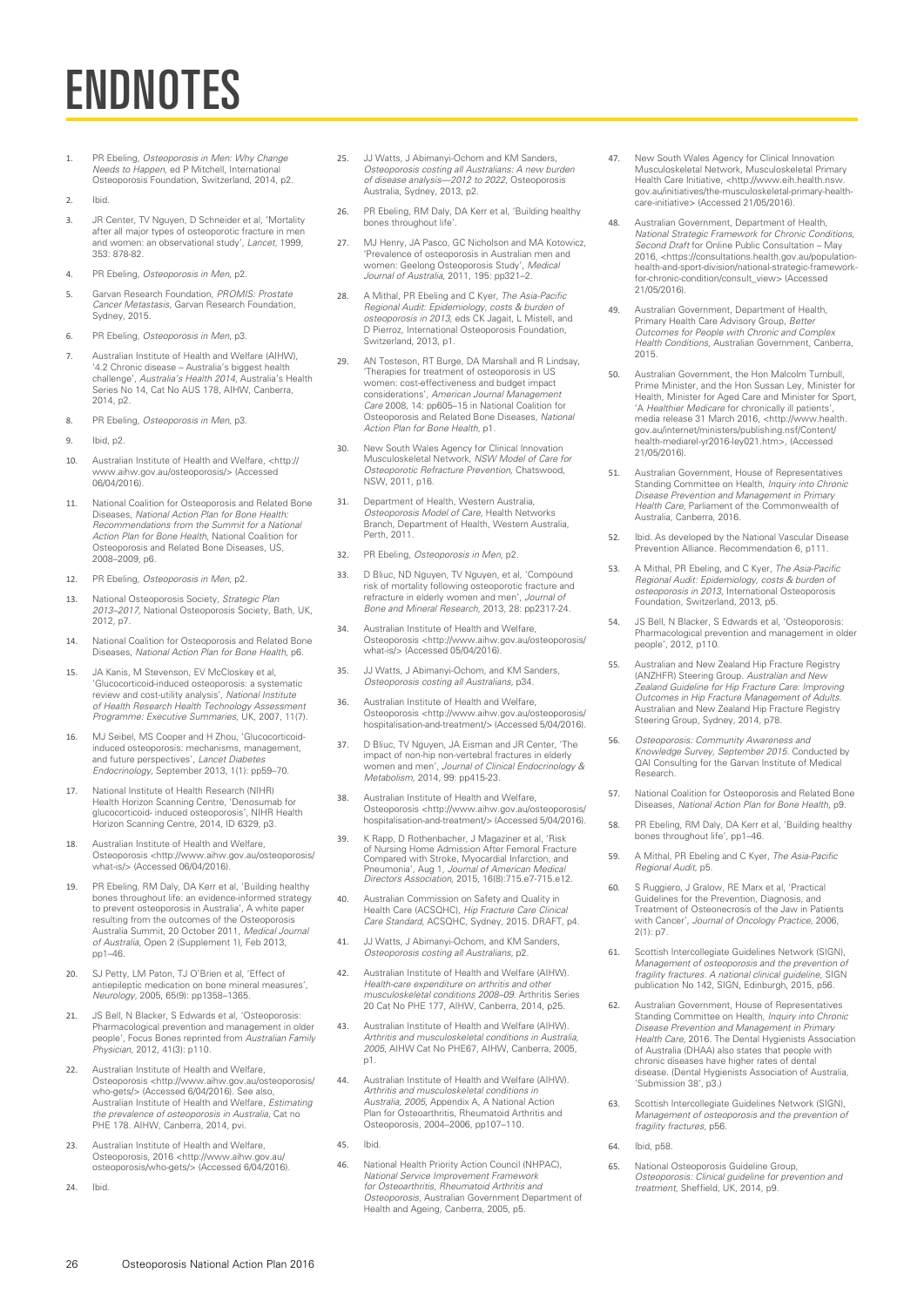- 66. MOVE muscle, bone & joint health and the Monash University Department of Epidemiology and Preventative Medicine are finalising a systematic review to identify the needs of consumers regarding healthcare, information, and modes of delivery in managing musculoskeletal conditions.
- 67. AM Briggs, W Sun, LI Miller et al, 'Hospitalisations, admission costs and re-fracture risk related to osteoporosis in Western Australia are substantial: a 10-year review', *Australian and New Zealand Public Health Journa*l, 2015, 39: pp557-62.
- 68. D Bliuc, ND Nguyen, TV Nguyen et al, 'Compound risk of high mortality following ostoporotic fracture and refracture
- 69. JE Jordan, AM Briggs, CA Brand and RH Osborne, 'Enhancing patient engagement in chronic disease self-management support initiatives in Australia: the need for an integrated approach', Supplement, *Medical Journal of Australia*, 2008, 189 (10): p9.
- 70. National Institutes of Health Osteoporosis and Related Bone Diseases National Resource Center, 'Osteoporosis: Peak Bone Mass in Women', June 2015. <http://www.niams.nih.gov/health\_info/ bone/osteoporosis/bone\_mass.asp> (Accessed 10/05/2016).
- 71. Australian Government, Girls Make Your Move, <http://www.health.gov.au/internet/girlsmove/ publishing.nsf/Content/campaign-backgrounder> (Accessed 08/04/2016)
- 72. D van Bueren, S Elliott and C Farnam, *Physical Activity and Sport Participation Campaign*, Insights Report prepared for Australian Government Department of Health, Australian Government Department of Health, 2016. <http://www.health.gov.au/internet/girlsmove/ publishing.nsf/Content/940079ADC8FEB9D-5CA257F660021CACD/\$File/Insights%20Report.pdf> (Accessed 08/04/2016).
- 73. Australian Government, House of Representatives Standing Committee on Health, *Inquiry into Chronic Disease Prevention and Management in Primary Health Care*, p15.
- 74. Dr Frank Jones, President, The Royal Australian College of General Practitioners' response to the Commission Establishing National Priorities for Clinical Practice Guidelines, 7 September 2015.
- 75. National Osteoporosis Guideline Group, *Osteoporosis: Clinical guideline for prevention and treatment*, p15.
- 76. National Coalition for Osteoporosis and Related Bone Diseases, *National Action Plan for Bone Health*, p27.
- 77. National Osteoporosis Guideline Group, *Osteoporosis: Clinical guideline for prevention and treatment*, p5
- 78. JS Bell, N Blacker, S Edwards et al, 'Osteoporosis: Pharmacological prevention and management in older people', p110.
- 79. The Royal Australian College of General Practitioners, *Clinical guideline for the prevention and treatment of osteoporosis in postmenopausal women and older men*, South Melbourne, February 2010, piii.
- 80. J Eisman, S Clapham and L Kehoe, Osteoporosis prevalence and levels of treatment in primary care: the Australian BoneCare Study, *Journal of Bone Mineral Research*, 2004, Dec 19(12): pp1969-75.
- 81. The Royal Australian College of General Practitioners, *Clinical guideline*, p12.
- 82. National Institute for Health and Care Excellence (NICE) *Osteoporosis: Assessing the risk of fragility fracture: Clinical Guideline 146*, London, UK, 2013.
- 83. SR Davis, A Tan and RJ Bell, 'Targeted assessment of fracture risk in women at midlife', *Osteoporosis International*, 2015, 26: pp1705–12.
- 84. A Marques, R Ferreira, E Santos et al, 'The accuracy of osteoporotic fracture risk prediction tools: a systematic review and meta-analysis', *Annals of the Rheumatic Diseases*, BMJ, London, 2015, 74: pp1958–1967.
- 85. The Royal Australian College of General Practitioners, *Clinical guideline*, p16.
- 86. National Osteoporosis Guideline Group, *Osteoporosis: Clinical guideline,* p4.
- 87. Scottish Intercollegiate Guidelines Network (SIGN), *Management of osteoporosis and the prevention of fragility fractures*, p11–28.
- 88. National Osteoporosis Society, *Strategic Plan 2013- 2017*, p23.
- 89. Scottish Intercollegiate Guidelines Network (SIGN), *Management of osteoporosis and the prevention of fragility fractures*, p31.
- 90. JS Bell, N Blacker, S Edwards et al, 'Osteoporosis: Pharmacological prevention and management in older people', p110.
- 91. Scottish Intercollegiate Guidelines Network (SIGN), *Management of osteoporosis and the prevention of fragility fractures*, p35.
- 92. National Osteoporosis Society, *Strategic Plan 2013- 2017*, p7.
- 93. Australian Institute of Health and Welfare (AIHW), *The problem of osteoporotic hip fracture in Australia,* p21.
- 94. The Royal Australian College of General Practitioners, *Clinical guideline*, p2.
- 95. Australian Government, House of Representatives Standing Committee on Health, *Inquiry into Chronic Disease Prevention and Management in Primary Health Care*, 2016. As developed by the National Vascular Disease Prevention Alliance. Recommendation 6, p111.
- 96. The Royal Australian College of General Practitioners, *Clinical guideline*, p12.
- 97. Ibid, p2.
- 98. Ibid, p8.
- 99. SR Davis, C Kirby, A Weekes et al, 'Simplifying screening for osteoporosis in Australian primary care: The Prospective Screening for Osteoporosis; Australian Primary Care Evaluation of Clinical Tests (PROSPECT) study', *Menopause*, 2011, 18(1): pp53-9.
- 100. J Vaile, L Sullivan, C Bennett and J Blease, 'First<br>Fracture Project: addressing the osteoporosis ca Fracture Project: addressing the osteoporosis care gap', *Internal Medicine Journal*, 2007, 37(10): pp717- 20.
- 101. K Ganda, M Puech, JS Chen et al, 'Models of care for the secondary prevention of osteoporotic fractures: a systematic review and meta-analysis', *Osteoporosis International*, 2013, 24(2): pp393-406.
- 102. A Nakayama, G Major, E Holliday et al, 'Evidence of effectiveness of a fracture liaison service to reduce the re-fracture rate', *Osteoporosis International*, 2016, 27(3): pp873-9.
- 103. K Ganda, A Schaffer, S Pearson and MJ Seibel, 'Compliance and persistence to oral bisphosphonate therapy following initiation within a secondary fracture prevention program: a randomised controlled trial of specialist vs non-specialist management', *Osteoporosis International*, 2014, 25(4): pp1345-55.
- 104. PR Ebeling, *Osteoporosis in Men*, p3.
- 105. MS Cooper, AJ Palmer and MJ Seibel, 'Costeffectiveness of the Concord Minimal Trauma Fracture Liaison service, a prospective, controlled fracture prevention study', *Osteoporosis International*, 2012, 23(1): pp97-107.
- 106. CJ Yates, MA Chauchard et al, 'Bridging the osteoporosis treatment gap: performance and cost-effectiveness of a fracture liaison service', *Journal of Clinical Densitometry*, 2015, 18(2): pp150-6.
- 107. PJ Mitchell, 'Fracture Liaison Services: the UK experience', *Osteoporosis International,* 2011, 22 Supplement 3: pp487-94.
- PJ Mitchell, 'Best Practices in Secondary Fracture Prevention: Fracture Liaison Services'. Current osteoporosis reports, 2013, in PR Ebeling, *Osteoporosis in Men*, p19.
- 109. New South Wales Agency for Clinical Innovation Musculoskeletal Network, *NSW Model of Care for Osteoporotic Refracture Prevention,* p16.
- 110. Department of Health, Western Australia, *Osteoporosis Model of Care*.
- 111. J Close and E Armstrong, *Australian and New Zealand Facility Level Audit of Hospitals Performing Surgery for Hip Fracture November 2015,* Australian and New

Zealand Hip Fracture Registry, 2015, p14.

- 112. Ibid, p25.
- 113. Ibid, p25.
- 114. Ibid, p27.
- 115. Australian Government, House of Representatives Standing Committee on Health, *Inquiry into Chronic Disease Prevention and Management in Primary Health Care*, 2016. The Dental Hygienists Association of Australia (DHAA) also states that people with chronic diseases have higher rates of dental disease. (Dental Hygienists Association of Australia, 'Submission 38', p3.)
- 116. Australian Commission on Safety and Quality in Health Care (ACSQHC), *Hip Fracture Care Clinical Care Standard*, ACSQHC, Sydney, 2015. DRAFT, p7.
- 117. Australian Commission on Safety and Quality in Health Care (ACSQHC), *Hip Fracture Care Clinical Care Standard*, Quality Statement 7, p13.
- 118. Australian and New Zealand Hip Fracture Registry (ANZHFR) Steering Group. *Australian and New Zealand Guideline for Hip Fracture Care*, p69. Falls reduction programs alone, however, do not seem to reduce fracture rates; see also RB Silva et al, 'Exercise for falls and fracture prevention in long term care facilities: a systematic review and meta-analysis', *Journal of American Medical Directors Association*, 2013, 14: pp685-9.
- 119. Australian and New Zealand Hip Fracture Registry (ANZHFR) Steering Group. *Australian and New Zealand Guideline for Hip Fracture Care,* p16.
- 120. Ibid, p69.
- 121. Australian Institute of Health and Welfare (AIHW), *The problem of osteoporotic hip fracture in Australia*, p2.
- 122. Ibid, p4.
- 123. Australian Institute for Health and Welfare 'Hospitalisation for osteoporosis', 2014 <http:// www.aihw.gov.au/osteoporosis/hospitalisation-andtreatment/> (Accessed 24/05/2016).
- 124. Australian Institute of Health and Welfare (AIHW), *The problem of osteoporotic hip fracture in Australia*, p3.
- 125. Ibid, p20.
- 126. G Duque, SR Lord, M Jenson et al, 'Treatment of Osteoporosis in Australian Residential Aged Care Facilities: Update on Consensus Recommendations for Fracture Prevention', *Journal of American Medical Directors Association*, 2016, 17: pp852-9.
- 127. National Osteoporosis Guideline Group, *Osteoporosis: Clinical guideline for prevention and treatment*, p15.
- 128. Australian Government, Department of Health, 'MBS items 12306 to 12323' in *Medicare Benefits ScheduleBook – Category 2, Operating from 01 May 2016,* Canberra, p30.
- 129. Australian Government, Department of Health, 'Musculoskeletal System', *Schedule of Pharmaceutical Benefits*, *Effective 1 May 2016 – 31 May 2016*, pp478–487.
- 130. A Mithal, PR Ebeling and C Kyer, *The Asia-Pacific Regional Audit: Epidemiology, costs & burden of osteoporosis in 2013*, p4.
- 131. R Buchbinder, T Haines, PR Ebeling et al, *NHMRC Research Translation Faculty, Case for Action – Proposal to NHMRC Falls and Fracture Prevention*, Arthritis and Musculoskeletal Steering Group, and Injury Prevention and Control Steering Group, 2015.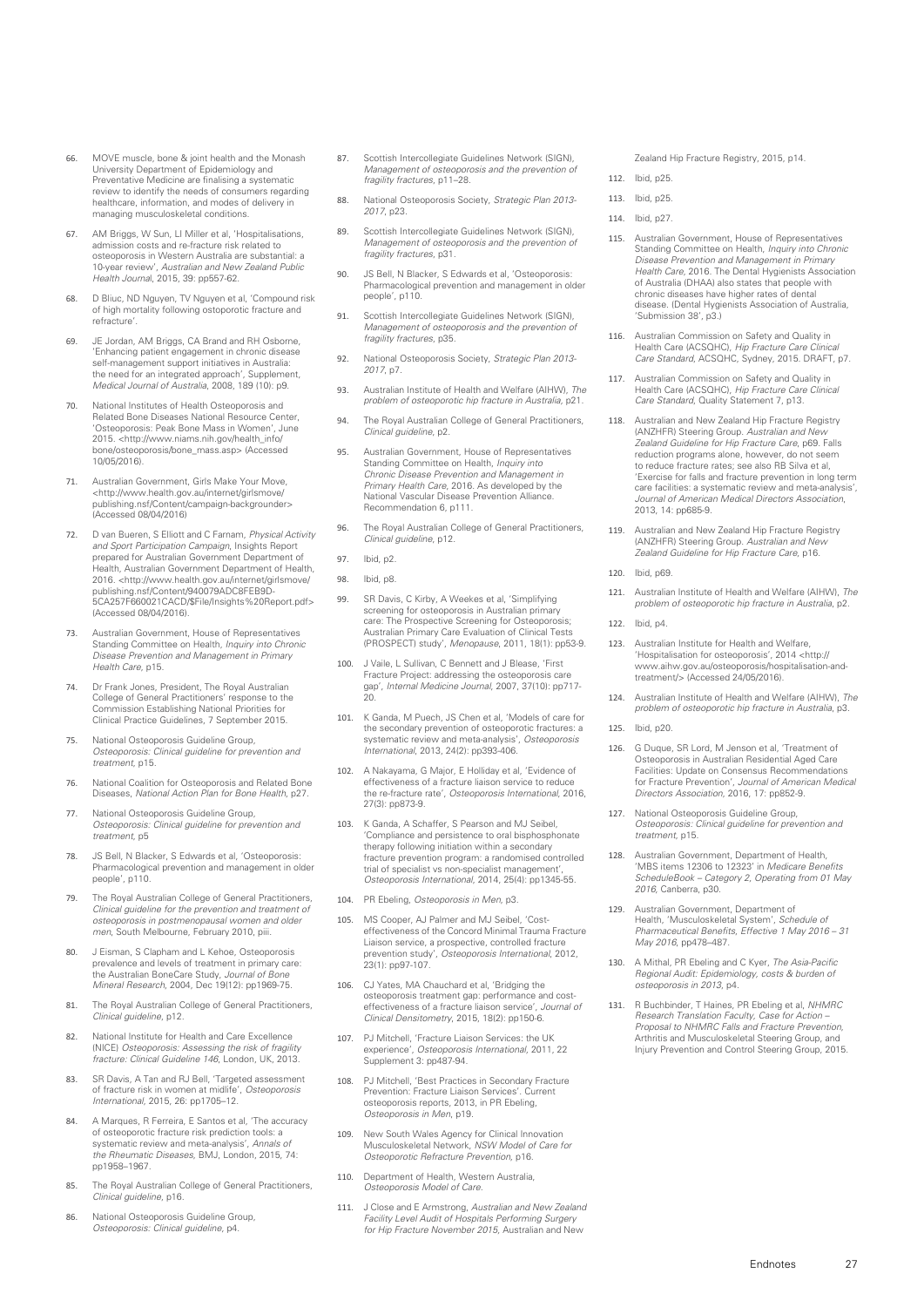### BIBLIOGRAPHY

J Abimanyi-Ochom, JJ Watts, F Borgström et al, 'Changes in quality of life associated with fragility fractures: Australian arm of the International Cost and Utility Related to Osteoporotic Fractures Study (AusICUROS)', *Osteoporosis International*, 2015, 26(6): pp1781-90.

Agency for Clinical Innovation Musculoskeletal Network, NSW Model of Care for Osteoporotic Refracture Prevention, 2011.

All Party Parliamentary Osteoporosis Group, *Falling Short: Delivering Integrated Falls and Osteoporosis Services in England: A Report on the Implementation of Standard Six of the National Service Framework for Older People*, 2004.

Arthritis and Osteoporosis Victoria, *A problem worth solving,* Arthritis and Osteoporosis<br>Victoria, Elsternwick, 2013. Note: Arthritis and Osteoporosis Victoria is now MOVE, muscle, bone & joint health.

Australian and New Zealand Hip Fracture Registry (ANZHFR) Steering Group. *Australian and New Zealand Guideline for Hip Fracture Care: Improving Outcomes in Hip Fracture Management of Adults,* ANZHFR Steering Group, Sydney, 2014.

Australian Commission on Safety and Quality in Health Care (ACSQHC), *Hip Fracture Care Clinical Care Standard,* ACSQHC, Sydney, 2015. DRAFT.

Australian Commission on Safety and Quality in Health Care (ACSQHC), Discussion Paper *Establishing National Priorities for Clinical Practice Guidelines 2015*, ACSQHC, August 2015.

Australian Government, Department of Health, 'Musculoskeletal System', *Schedule of Pharmaceutical Benefits, Effective 1 May 2016 – 31 May 2016,* pp478-487.

Australian Government, Department of Health, *National Strategic Framework for Chronic Conditions, Second Draft* for Online Public Consultation – May 2016, <https://consultations. health.gov.au/population-health-and-sport-division/national-strategic-framework-for-chroniccondition/consult\_view> (Accessed 21/05/2016).

Australian Government, Department of Health, Primary Health Care Advisory Group, *Better Outcomes for People with Chronic and Complex Health Conditions,* Australian Government, Canberra, 2015.

Australian Government, House of Representatives Standing Committee on Health, *Inquiry*<br>into Chronic Disease Prevention and Management in Primary Health Care, Parliament of the<br>Commonwealth of Australia, Canberra, 2016.

Australian Institute of Health and Welfare (AIHW), *The problem of osteoporotic hip fracture in Australia*, Bulletin No 76, Cat No AUS121, AIHW, Canberra, 2010.

Australian Institute of Health and Welfare (AIHW), *Health-care expenditure on arthritis and other musculoskeletal conditions 2008–09*, Arthritis series 20, Cat No PHE 177, AIHW, Canberra, 2014.

Australian Institute for Health and Welfare, 'Hospitalisation for osteoporosis', 2014 <http:// www.aihw.gov.au/osteoporosis/hospitalisation-and-treatment/> (Accessed 24/05/2016).

Australian Institute of Health and Welfare, Osteoporosis <http://www.aihw.gov.au/ osteoporosis/> (Accessed 8/04/2016).

Australian Institute of Health and Welfare (AIHW), *Australia's Health 2014,* Australia's Health<br>Series No 14, Cat No AUS 178, AIHW, Canberra, 2014.

Australian Institute of Health and Welfare (AIHW), *Arthritis and Musculoskeletal Conditions in Australia, 2005,* Cat No PHE67, AIHW, Canberra, 2005.

Australian Institute of Health and Welfare, *Estimating the prevalence of osteoporosis in Australia,* Cat no PHE 178, AIHW, Canberra, 2014.

D Aw, J Thain, A Ali et al, 'Fracture Risk Prediction and Treatment Thresholds Using Frax, Garvan and Qfracture in an Osteoporosis Clinic Population'. British Geriatrics Society Communications to the Spring Meeting, 29 April - 1 May 2015, No 45 Vol 44 Sup 2, Nottingham, September 2015.

JS Bell, N Blacker, S Edwards et al, 'Osteoporosis: Pharmacological prevention and management in older people'. Focus Bones reprinted from *Australian Family Physician* Vol 41, No 3 March 2012.

V Bjarni, I Halldorsson, AH Bjornsson et al, 'A Clinical Decision Support System for the Diagnosis, Fracture Risks and Treatment of Osteoporosis', *Computational and Mathematical Methods in Medicine,* Vol 2015, Article ID 189769.

D Bliuc, ND Nguyen, TV Nguyen et al, 'Compound risk of high mortality following osteoporotic fracture and refracture in elderly women and men', *Journal of Bone and Mineral Research,* 2013, 28(11): pp2317-24. D Bliuc, TV Nguyen, JA Eisman and JR Center, 'The impact of non-hip non-vertebral fractures in elderly women and men', *Journal of Clinical Endocrinology & Metabolism*, 2014, 99: pp415-23.

AM Briggs, W Sun, LJ Miller et al, 'Hospitalisations, admission costs and re-fracture risk related to osteoporosis in Western Australia are substantial: a 10-year review', *Australian and New Zealand Journal of Public Health,* 2015, 39: pp557-62.

R Buchbinder, T Haines, PR Ebeling et al, *NHMRC Research Translation Faculty, Case for Action – Proposal to NHMRC Falls and Fracture Prevention*, Arthritis and Musculoskeletal Steering Group, and Injury Prevention and Control Steering Group, 2015.

RT Burge, D Worley, A Johansen et al, 'The cost of osteoporotic fractures in the UK: projections for 2000–2020', *Journal of Medical Economics*, 2001, pp51–52.

JR Center, TV Nguyen, D Schneider *et al,* 'Mortality after all major types of osteoporotic fracture in men and women: an observational study', *Lancet,* 1999, 353:878-82.

J Close and E Armstrong, *Australian and New Zealand Facility Level Audit of Hospitals Performing Surgery for Hip Fracture November 2015,* Australian and New Zealand Hip Fracture Registry, 2015.

MS Cooper, AJ Palmer and MJ Seibel, 'Cost-effectiveness of the Concord Minimal Trauma<br>Fracture Liaison service, a prospective, controlled fracture prevention study', *Osteoporosis*<br>*International,* 2012, 23(1): pp97-107.

SR Davis, C Kirby, A Weekes et al, 'Simplifying screening for osteoporosis in Australian primary care: The Prospective Screening for Osteoporosis; Australian Primary Care Evaluation of Clinical Tests (PROSPECT) study', *Menopause,* 2011, 18(1): pp53-9.

SR Davis, A Tan and RJ Bell, `Targeted assessment of fracture risk in women at midlife', *Osteoporosis International*, June 2016, pp1705 -12.

Department of Health, Western Australia, *Osteoporosis Model of Care*, Health Networks Branch, Department of Health, Western Australia, Perth, 2011.

G Duque, SR Lord, M Jenson, et al, `Treatment of Osteoporosis in Australian Residential Aged Care Facilities: Update on Consensus Recommendations for Fracture Prevention', *Journal of American Medical Directors Association*, 2016.

PR Ebeling, RM Daly, DA Kerr et al, 'Building healthy bones throughout life: an evidence-informed strategy to prevent osteoporosis in Australia', A white paper resulting from the outcomes of the Osteoporosis Australia Summit, 20 October 2011, *Medical Journal of Australia,* 2013, Vol 2 (Supplement 1): pp1–46.

PR Ebeling, *Osteoporosis in Men: Why Change Needs to Happen,* ed P Mitchell, International Osteoporosis Foundation, 2014.

J Eisman, S Clapham and L Kehoe, 'Osteoporosis prevalence and levels of treatment in primary care: The Australian BoneCare Study', *Journal of Bone Mineral Research,* 2004, 19: pp1969-75.

D Ewald, 'Osteoporosis: Prevention and detection in general practice', Focus Bones reprinted from *Australian Family Physician*, Royal Australian College of General Practitioners, 2012, 41(3): pp104-8.

K Ganda, M Puech, JS Chen et al, 'Models of care for the secondary prevention of<br>osteoporotic fractures: a systematic review and meta-analysis', *Osteoporosis International,*<br>2013, 24(2): pp393-406.

K Ganda, A Schaffer, S Pearson and MJ Seibel, 'Compliance and persistence to oral<br>bisphosphonate therapy following initiation within a secondary fracture prevention program:<br>a randomised controlled trial of specialist vs. *International,* 2014, 25(4): pp1345-55.

Garvan Research Foundation, *PROMIS: Prostate Cancer Metastasis*, Garvan Research Foundation, Sydney 2015.

E Hendrich, A Revell, G Russell and G Buirski, 'Bone Mineral Density Scan', *Inside Radiology,*  Royal Australian and New Zealand College of Radiologists, 2013.

MJ Henry, JA Pasco, GC Nicholson and MA Kotowicz, 'Prevalence of osteoporosis in Australian men and women: Geelong Osteoporosis Study', *Medical Journal of Australia,*  2011, 195: pp321-2.

AW Ireland, PJ Kelly, R Cumming et al, 'Total hospital stay for hip fracture: measuring the variations due to pre-fracture residence, rehabilitation, complications and comorbidities', *BMC Health Services Research*, 2015, 15: 17.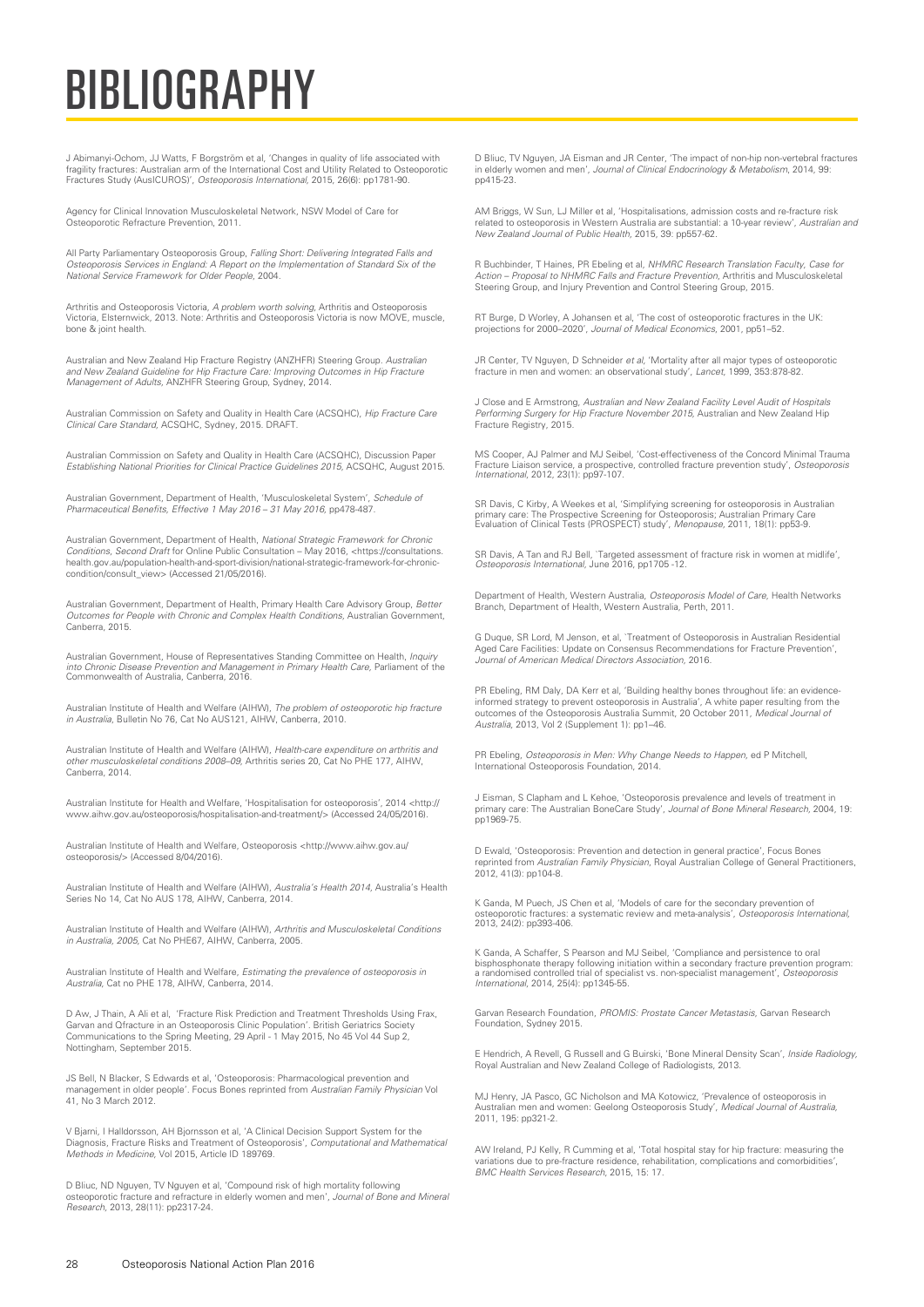AW Ireland and PJ Kelly, 'Total length of stay, costs and outcomes at final discharge for admitted patients with hip fracture: linked episode data for Australian veterans and war widows'. *Internal Medicine Journal,* 2013, 43(12): 1280-6.

Dr Frank Jones, President, The Royal Australian College of General Practitioners response to the commission establishing national priorities for clinical practice guidelines, 7 September 2015.

JE Jordan, AM Briggs, CA Brand and RH Osborne, 'Enhancing patient engagement in chronic disease self-management support initiatives in Australia: the need for an integrated approach', Supplement, *Medical Journal of Australia*, 2008.

JA Kanis, O Johnell, C De Laet, et al, 'A meta-analysis of previous fracture and subsequent fracture risk', *Bone*, 2004, 35: pp375-382.

JA Kanis, M Stevenson, EV McCloskey et al, `Glucocorticoid-induced osteoporosis: a systematic review and cost-utility analysis', *National Institute of Health Research Health Technology Assessment Programme: Executive Summaries,* UK, 2007, 11(7).

H Kröger, 'FRAX fracture risk calculator in the diagnostics and treatment of osteoporosis', *Duodecim,* 2013, 129(11): pp1149-52.

DB Lee, MR Lowden, V Patmintra and K Stevenson, 'National Bone Health Alliance: An Innovative Public-Private Partnership Improving America's Bone Health', *Quality of Care in Osteoporosis*, Springer Science+Business Media, New York, 2013.

A Marques et al, 'The accuracy of osteoporotic fracture risk prediction tools: a systematic review and meta-analysis', *Annals of the Rheumatic Diseases,* 2015, 74(11): pp1958-67.

PJ Mitchell, `Fracture Liaison Services: the UK experience', 22 Supplement 3, *Osteoporosis International,* 2011, pp487 -494.

PJ Mitchell, `Best Practices in Secondary Fracture Prevention: Fracture Liaison Services'. Current osteoporosis reports, 2013.

PJ Mitchell, K Ganda and M Seibel, 'Australian and New Zealand Bone and Mineral Society Position Paper on Secondary Fracture Prevention Programs: A Call to Action', Australian and New Zealand Bone and Mineral Society, April 2015.

A Mithal, PR Ebeling and C Kyer, *The Asia-Pacific Regional Audit: Epidemiology, costs & burden of osteoporosis in 2013,* eds CK Jagait, L Mistell, and D Pierroz, International Osteoporosis Foundation, Switzerland, 2013, p1.

A Nakayama, G Major, E Holliday et al, 'Evidence of effectiveness of a fracture liaison service to reduce the re-fracture rate', *Osteoporosis International,* 2016, 27(3): pp873-9.

National Coalition for Osteoporosis and Related Bone Diseases, *National Action Plan for Bone Health: Recommendations from the Summit for a National Action Plan for Bone Health,* USA, 2008-2009.

National Health Priority Action Council (NHPAC) (2006), *National Service Improvement Framework for Osteoarthritis, Rheumatoid Arthritis and Osteoporosis*, Australian Government Department of Health and Ageing, Canberra, 2006.

National Institute for Health and Care Excellence (NICE), 'Assessing the risk of osteoporosis-related fractures: Information for the public', Re NICE Clinical Guideline 146, London, UK, 2012.

National Institute for Health and Care Excellence (NICE) 'Osteoporosis: Assessing the risk of fragility fracture: Clinical Guideline 146', London, UK, 2012, 2013.

National Institute for Health and Care Excellence (NICE), 'Fragility fracture risk assessment: NICE Pathway', Manchester, UK, <http://pathways.nice.org.uk/pathways/osteoporosis> (Accessed 14/05/2016).

National Institute for Health and Care Excellence (NICE), 'Osteoporosis overview: NICE Pathway', Manchester, UK, <http://pathways.nice.org.uk/pathways/osteoporosis> (Accessed 14/05/2016).

National Institute for Health and Clinical Excellence (NICE), *Alendronate, etidronate, risedronate, raloxifene and strontium ranelate for the primary prevention of osteoporotic fragility fractures in postmenopausal women*, Appraisal Consultation Document, NICE, London, 2007.

National Institute of Health Research (NIHR) Health Horizon Scanning Centre. `Denosumab for glucocorticoid- induced osteoporosis', NIHR Health Horizon Scanning Centre, 2014, ID 6329, p3.

National Institutes of Health Osteoporosis and Related Bone Diseases National Resource Center, 'Osteoporosis: Peak Bone Mass in Women', June 2015. <http://www.niams.nih. gov/health\_info/bone/osteoporosis/bone\_mass.asp> (Accessed 10/05/2016).

National Osteoporosis Guideline Group, *Guideline for the diagnosis and management of osteoporosis in postmenopausal women and men from the age of 50 years in the UK,*  Sheffield, UK, March 2014.

National Osteoporosis Guideline Group, *Osteoporosis: Clinical guideline for prevention and treatment,* Sheffield, UK, 2014.

National Osteoporosis Society, *Strategic Plan 2013-2017,* Bath, UK, 2012.

New South Wales Agency for Clinical Innovation Musculoskeletal Network, Musculoskeletal Primary Health Care Initiative, <http://www.eih.health.nsw.gov.au/initiatives/themusculoskeletal-primary-health-care-initiative> (Accessed 21/05/2016).

New South Wales Agency for Clinical Innovation Musculoskeletal Network, *NSW Model of Care for Osteoporotic Refracture Prevention,* Chatswood, NSW, 2011.

Osteoporosis Australia, 'Is your patient (man or woman) over 50? Think osteoporosis', *GP Snapshot* 2nd Edition, May 2014.

Osteoporosis Australia, 'Osteoporosis Australia submission to the Standing Committee on Health Inquiry into the best practice in chronic disease prevention & management in primary healthcare', 2015.

*Osteoporosis: Community Awareness and Knowledge Survey, September 2015.* Conducted by QAI Consulting for the Garvan Institute of Medical Research.

SJ Petty, LM Paton, TJ O'Brien et al, 'Effect of antiepileptic medication on bone mineral measures', *Neurology*, 65(9): pp1358–1365.

K Rapp, D Rothenbacher, J Magaziner et al, 'Risk of Nursing Home Admission After Femoral Fracture Compared with Stroke, Myocardial Infarction, and Pneumonia', *Journal of American Medical Directors Association,* 2015, 16(8):715.e7-715.e12.

Royal Australian College of General Practitioners, *Clinical guideline for the prevention and treatment of osteoporosis in postmenopausal women and older men*, February 2010.

Royal Australian College of General Practitioners, *Detection, prevention and treatment of osteoporosis algorithm,* 2010.

S Ruggiero, J Gralow, RE Marx et al, 'Practical Guidelines for the Prevention, Diagnosis, and Treatment of Osteonecrosis of the Jaw in Patients with Cancer', Vol 2 Issue 1, *Journal of Oncology Practice,* 2006.

Scottish Intercollegiate Guidelines Network (SIGN), *Management of osteoporosis and the prevention of fragility fractures. A national clinical guideline,* SIGN publication No 142, SIGN, Edinburgh, 2015.

M Seibel, First National Forum on Secondary Fracture Prevention Meeting Report, November 2015.

MJ Seibel, MS Cooper and H Zhou, `Glucocorticoidinduced osteoporosis: mechanisms, management, and future perspectives', *Lancet Diabetes Endocrinology,* September 2013,  $1(1)$ , pp $59-70$ .

A Singer, A Exuzides, L Spangler et al, 'Burden of illness for osteoporotic fractures compared with other serious diseases among postmenopausal women in the United States', *Mayo Clinic Proceedings*, 90(1), Mayo Clinic, January 2015, pp53-62.

A Tosteson, RT Burge, DA Marshall and R Lindsay, `Therapies for treatment of osteoporosis in US women: cost-effectiveness and budget impact considerations', *American Journal Management* Care 14, 2008, pp605 -615.

J Vaile, L Sullivan, C Bennett and J Blease, 'First Fracture Project: addressing the osteoporosis care gap', *Internal Medicine Journal,* 2007, 37(10): pp717-20.

D van Bueren, S Elliott and C Farnam, 'Physical Activity and Sport Participation Campaign', *Insights Report* prepared for Australian Government Department of Health, 2016.

JJ Watts, J Abimanyi-Ochom, and KM Sanders, *Osteoporosis costing all Australians: A new burden of disease analysis—2012 to 2022*, Osteoporosis Australia, Sydney, 2013, p2. <http://www.osteoporosis.org.au/sites/default/files/files/burden%20of%20disease%20 analysis%202012-2022%20(1).pdf > (Accessed 06/04/2016).

CJ Yates, MA Chauchard, D Liew et al, 'Bridging the osteoporosis treatment gap: performance and cost-effectiveness of a fracture liaison service', *Journal of Clinical Densitometry*, 2015, 18(2): pp150-6.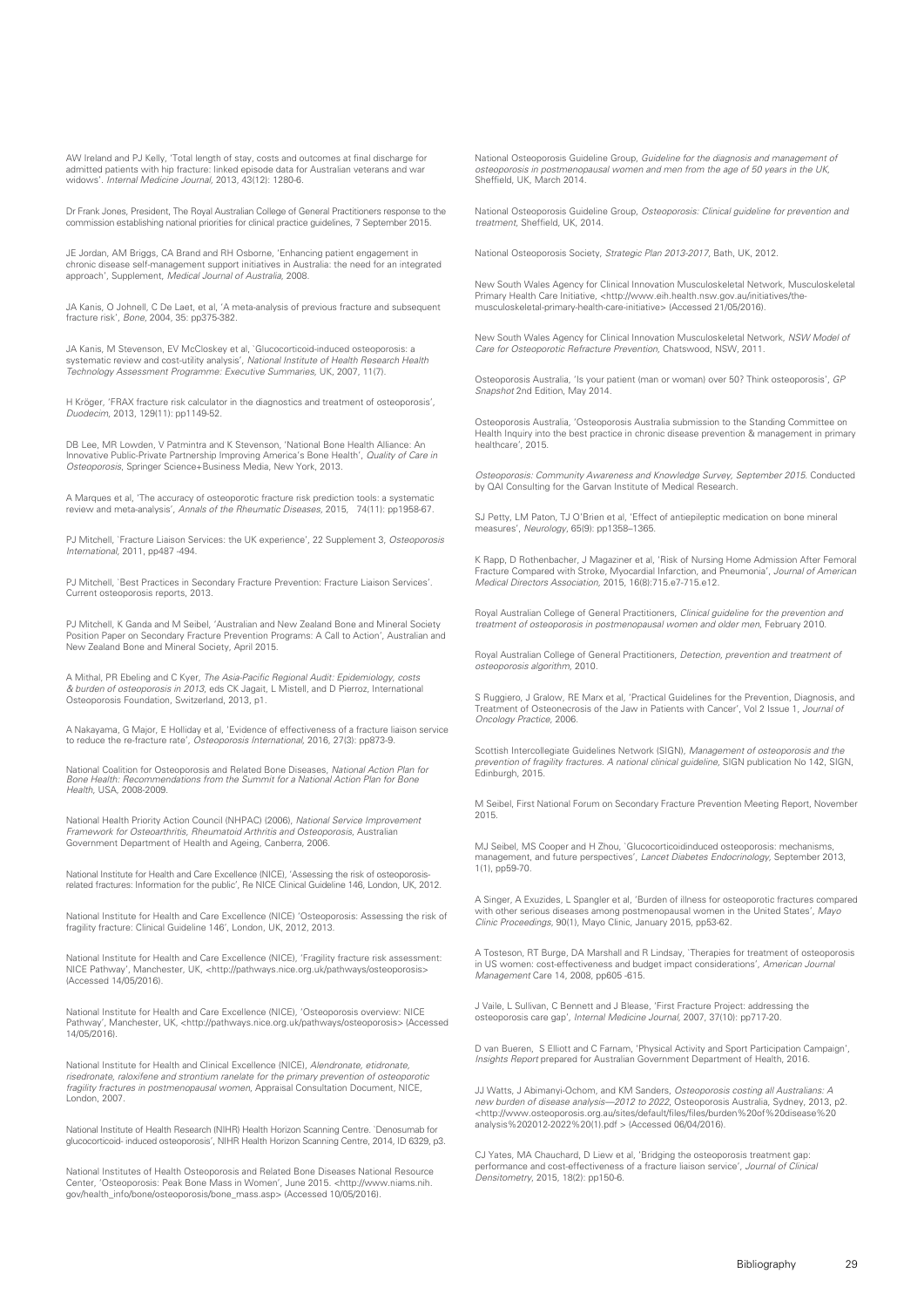